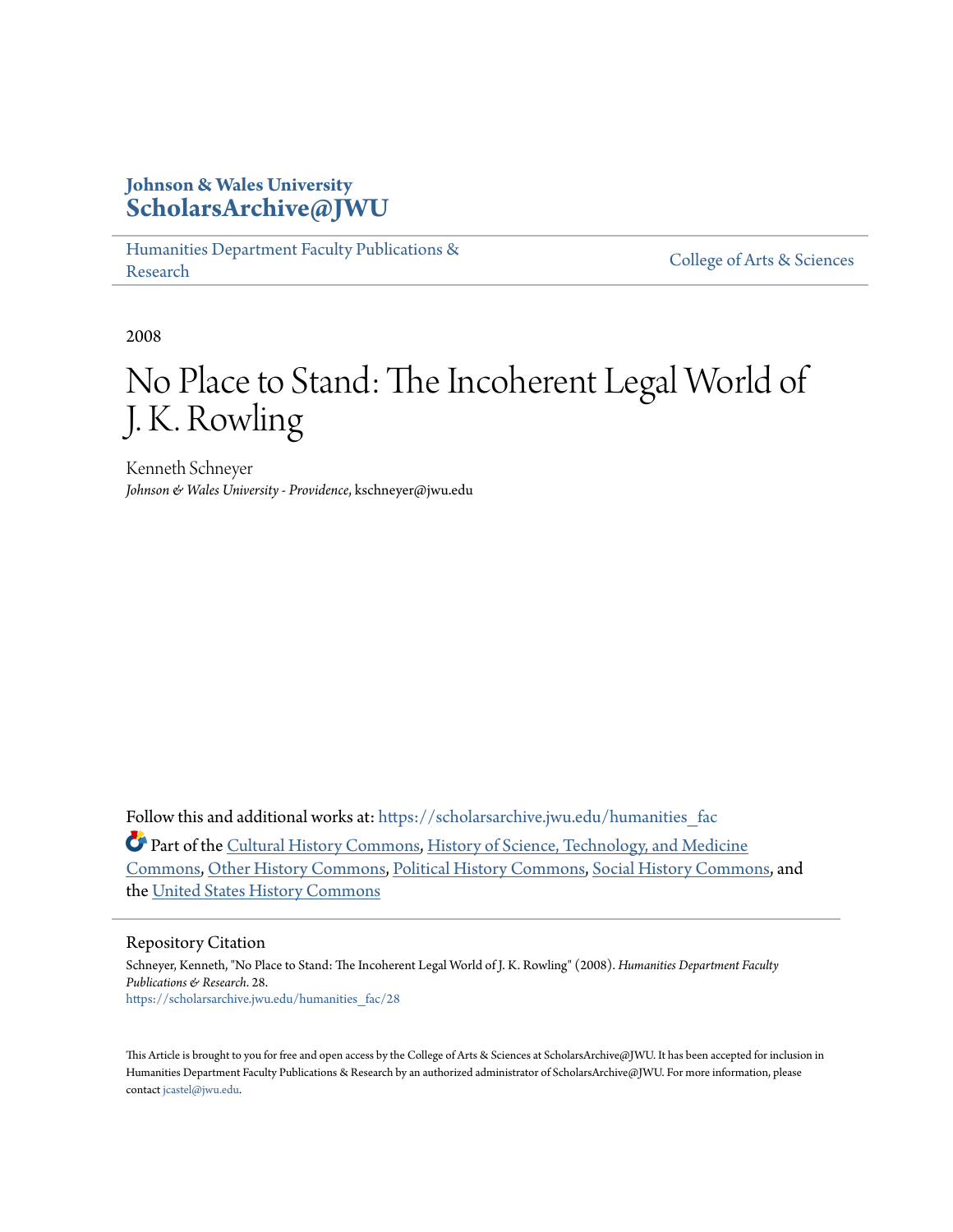## No Place to Stand: The Incoherent Legal World of J. K. Rowling

Kenneth Schneyer Professor of Legal Studies Johnson & Wales University

Presented to Terminus 2008, Chicago August 9, 2008

#### **Contents**

#### **I. Introduction**

It is astonishing, when one thinks of it, that a series of children's books is so crammed with law. Not one of the seven Harry Potter novels fails to explore difficult issues law, interpretation and especially the relationship of the state to the individual. From practically the first page of *Harry Potter and the Sorcerer's Stone* (SS) we ponder issues of child custody, fosterage and adoption;<sup>1</sup> before Harry even gets to Hogwarts we have heard about crime and punishment, $2$  legal control over the use of magic, $3$  monetary policy, $4$  and Wizarding government.<sup>5</sup> Before the series is complete we have witnessed five different judicial or quasi-judicial proceedings, three changes

<sup>&</sup>lt;sup>1</sup> See J. K. ROWLING, HARRY POTTER AND THE SORCERER'S STONE 13-17 (1997) (hereinafter SS)

<sup>2</sup> *See id.,* at 59.

<sup>3</sup> *See id.,* at 59, 80.

<sup>4</sup> *See id.,* at 63, 75.

<sup>5</sup>  *See id.,* at 64-65.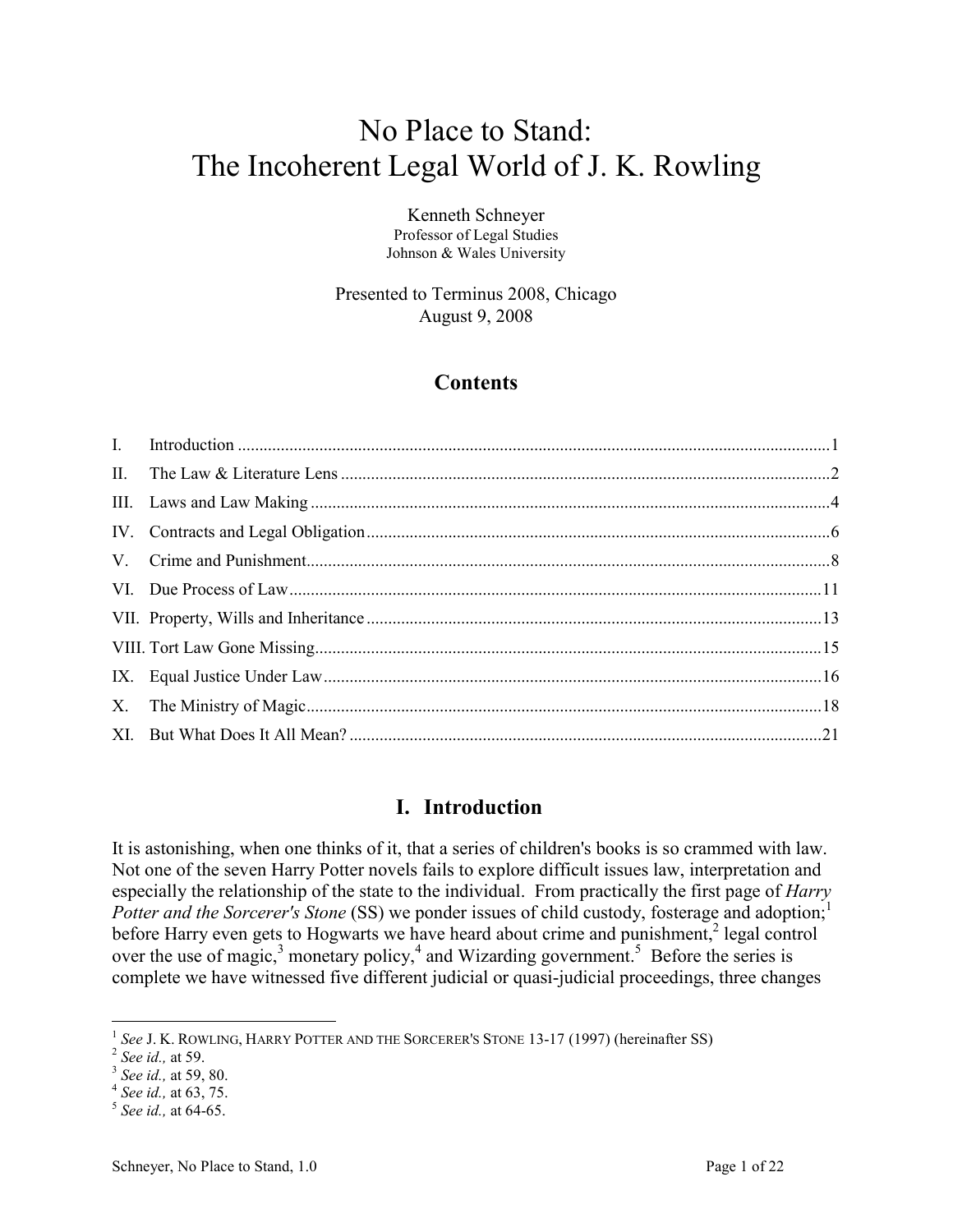<span id="page-2-0"></span>in government, and the enactment and repeal numerous statutes and regulations. Rowling could easily have written her spiritual, moralistic adventure series without these trappings. Why are they there? $6^{\circ}$ 

Further, when one examines the legal universe contemplated in these novels, one finds that the laws are radically inconsistent and incoherent, in many places rising to the level of caricature or absurd contradiction. One could ascribe these apparent "errors" to carelessness on the part of the author, as in the case of Rowling's errors in astronomy and chronology. But the incoherence and inconsistency in law is too systematic and flagrant for this; it bears the marks of having been considered carefully, in places with a sort of perverse glee.<sup>7</sup>

I suggest that this deliberate incoherence is a commentary on the reliability and value of rules and institutions generally and of political and legal institutions in particular. Rowling, I shall argue, uses the law as a backdrop against which to show the absolute dependence of the world on individual virtue and morality. Institutions, rules, procedures cannot help us; only the good, moral man or woman, exercising free, individual choice, can do that.

#### **II. The Law & Literature Lens**

In this paper I will be viewing the Harry Potter novels through one of the lenses of the so-called "Law and Literature" movement. This movement, which is generally thought to have begun with the publication of James Boyd White's *The Legal Imagination*,<sup>8</sup> is actually a collection of related, overlapping, but incongruent strands of thought.<sup>9</sup> While I have, elsewhere, described these different threads in great detail, $10$  here I should like to focus on two I think are relevant. These are what Phillip N. Meyer calls "homiletics" and "ethnography."<sup>11</sup>

 $\overline{a}$ <sup>6</sup> There are already several published articles concerning the legal issues in the Harry Potter novels. They include Michael Barton, *Harry Potter and the Half-Crazed Bureaucracy,* 104 MICH. L. REV. 1523 (2006); Paul R. Joseph & Lynn E. Wolf, *The Law in Harry Potter: A System Not Even a Muggle Could Love*, 34 U. TOL. L. REV. 193 (2003); William P. MacNeil, *"Kidlit" As "Law-and-Lit":Harry Potter and the Scales of Justice,* 14 LAW & LITERATURE 545 (2002); Aaron Schwabach, *Harry Potter and the Unforgivable Curses: Norm-Formation, Inconsistency, and the Rule of Law in the Wizarding World,* 11 ROGER WILLIAMS U. L. REV. 309 (2006); *Symposium: The Power of Stories: Intersections of Law, Literature and Culture: Harry Potter and the Law, 12 TEX. WESLEYAN L. REV. 427* (2005) (hereinafter Tex. Wesleyan Symposium).<br> $T$ One can only imagine the pleasure with which I

One can only imagine the pleasure with which Rowling described the careful and painstaking process of appeal, recordkeeping and formal procedure for the destruction of an animal, juxtaposed in adjacent chapters to the unilateral, abrupt, process-free decision to rip a man's soul out of his body with the Dementor's Kiss. *See* J. K. ROWLING, HARRY POTTER AND THE PRISONER OF AZKABAN 217-18, 222, 247, 291-93, 400-402 (1999) (U.S. Edition) (hereinafter (PoA).

 $^{\rm 8}$  James Boyd White, The Legal Imagination: Studies in the Nature of Legal Thought and Expression (1973).

<sup>9</sup> Kenneth L. Schneyer, *Hooting: Public and Popular Discourse About Sex Discrimination,* 31 MICH. J.L. REFORM 551, 561 (1998), *citing* James Boyd White, *Law and Literature: "No Manifesto",* 39 MERCER L. REV. 739 (1988) and Robin L. West, *The Literary Lawyer,* 27 PAC. L..J. 1187, 1187-88 (1996).

<sup>10</sup> Schneyer, *supra* note 9, at 560-563 and accompanying notes.

<sup>11</sup> Phillip N. Meyer, *Convicts, Criminals, Prisoners & Outlaws: A course in Popular Storytelling in the Law School Curriculum,* 42 J. LEGAL EDUC. 129, 130 (1992).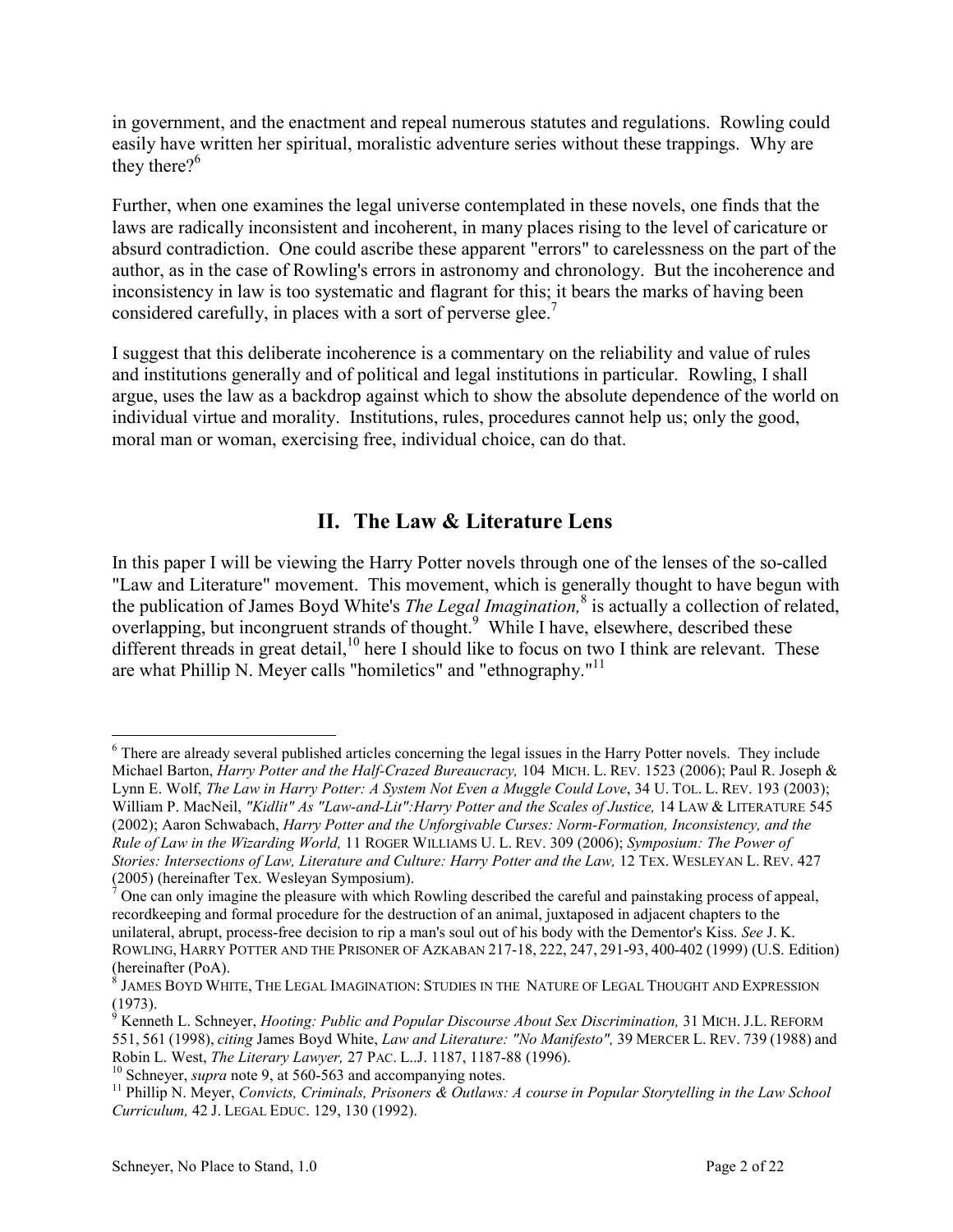"Homiletics" is the branch of legal-literary studies that looks for the lessons lawyers and judges can learn from literature. The assertion is that literature, which looks to what events and words mean to individual hearts and souls, has much to teach law, which focuses so much on formal causes, effects and guidelines. Lawyers and judges act as if human behavior and motivation worked in a certain way; literature shows us that human beings are more subtle, complicated and perverse than the law acknowledges; the law should take these things into account.<sup>12</sup>

"Ethnography" is the branch that looks for representations of law *in* literature. The assertion here is that lawyers and judges do not understand how laypersons think or feel about law, or what law *means* to those people. The "majestic equality"<sup>13</sup> of the law, in Anatole France's famous phrase, can mean objectivity and evenhandedness for some, while it means perpetuation of inequality and abuse for others. What law means in the trenches, what it means to the litigants, what it means to bystanders and witnesses, is typically far removed from what it means to lawyers. Literature, by showing us how writers of fiction see legal institutions, can tell us what they mean to "real people."<sup>14</sup>

To examine Rowling's work we need both of these tools. Of course we are examining representations of law in literature, that is, the way law and legal institutions appear in Rowling's work. But Rowling does not purport to show us genuine laws or legal institutions; she has created imaginary institutions and allowed them to interact; consequently we are also looking at the way human beings "really" interact, or are likely interact, in the context of rules and principles.

<sup>12</sup> *See, e.g.,* John Denvir, *"Deep Dialogue" -- James Joyce's Contribution to American Constitutional Theory,* 3 CARDOZO STUD. L. & LITERATURE 1 (1991); Carolyn Heilbrun & Judith Resnik, *Convergences: Law, Literature and Feminism*, 99 YALE L.J. 1913, 1936 (1990); Dmitry N. Feovanov, *Luna Law: The Libertarian Vision in Heinlein's*  The Moon is a Harsh Mistress, 63 TENN. L. REV. 71 (1995); Norman J. Finkel, *Achilles Fuming, Odysseus Stewing, and Hamlet Brooding: On the Story of the Murder/Manslaughter Distinction,* 74 NEB. L. REV. 742 (1995); Vanessa Laird, *Dueling Narratives in* An American Tragedy *and the Criminal Law,* 59 TENN. L. REV. 131 (1991); Amy R. Mashburn & Dabney D. Ware, *The Burden of Truth: Reconciling Literary Reality with Professional Mythology,* 26 U. MEM. L. REV. 1257 (1996); Martha Minow, *Stripped Down Like a Runner or Enriched by Experience: Bias and Impartiality of Judges and Jurors,* 33 WM. & MARY L. REV. 1201, 1214-18 (1992); Martha Minow, *Identities,* 3 YALE J.L. & HUMAN. 97 (1991); Martha Minow, *Words and the Door to the Land of Change: Law, Language and Family Violence,* 43 VAND. L. REV. 1665, 1687-88 (1990); Amy D. Ronner, *Amathia and Denial of "In the Home" in* Bowers v. Hardwick *and* Shahar v. Bowers: *Objective Correlatives and the Bacchae as Tools for Analyzing Privacy and Intimacy,* 44 U. KAN. L. REV. 263 (1994); Elizabeth Tobin, *Imagining the Mother's Text: Toni Morrison's* Beloved *and Contemporary Law,* 16 HARV. WOMEN'S L.J. 233 (1993).

<sup>&</sup>lt;sup>13</sup> "La majestueuse égalité des lois, qui interdit au riche comme au pauvre de coucher sous les ponts, de mendier dans les rues et de voler du pain*."* ("[T]he majestic equality of the laws forbid rich and poor alike to sleep upon the bridges, to beg in the streets, and to steal their bread.") ANATOLE FRANCE, THE RED LILY 95 (Winifred Stephens trans., 1908).

<sup>&</sup>lt;sup>14</sup> See, e.g., RICHARD WEISBERG, POETHICS: AND OTHER STRATEGIES OF LAW AND LITERATURE 51-92 (1992); Alan D. Boyer, *Formalism, Realism and Naturalism: Cross-Currents in American Letters and Law,* 23 CONN. L. REV. 669 (1991); Michael H. Hoffheimer, *Artistic Convention and Natural Law: Didactic Treatment of Justice and Authority in the Works of Fielding, Hawthorne, and Fritz Lang,* 63 TEMP. L. REV. 483 (1990); Nancy E. Johnson, *Women, Agency, and the Law: Mediations of the Novel in the Late Eighteenth Century,* 19 HARV. WOMEN'S L.J. 269 (1996); Penelope Pether, *Jangling the Keys to the Kingdom: Some Reflections on* The Crucible, *on an American Constitutional Paradox, and on Australian Judicial Review,* 8 CARDOZO STUD. L. & LITERATURE 317 (1996); Paul Joseph & Sharon Carton, *The Law of the Federation: Images of Law, Lawyers and the Legal System in "Star Trek: The Next Generation"*, 24 U. TOL. L. REV. 43 (1992); Larry Wertheim, *Law as Frolic: Law and Literature in* A Frolic of His Own, 21 WM. MITCHELL L. REV. 421 (1995) *(reviewing* WILLIAM GADDIS, A FROLIC OF HIS OWN (1994)).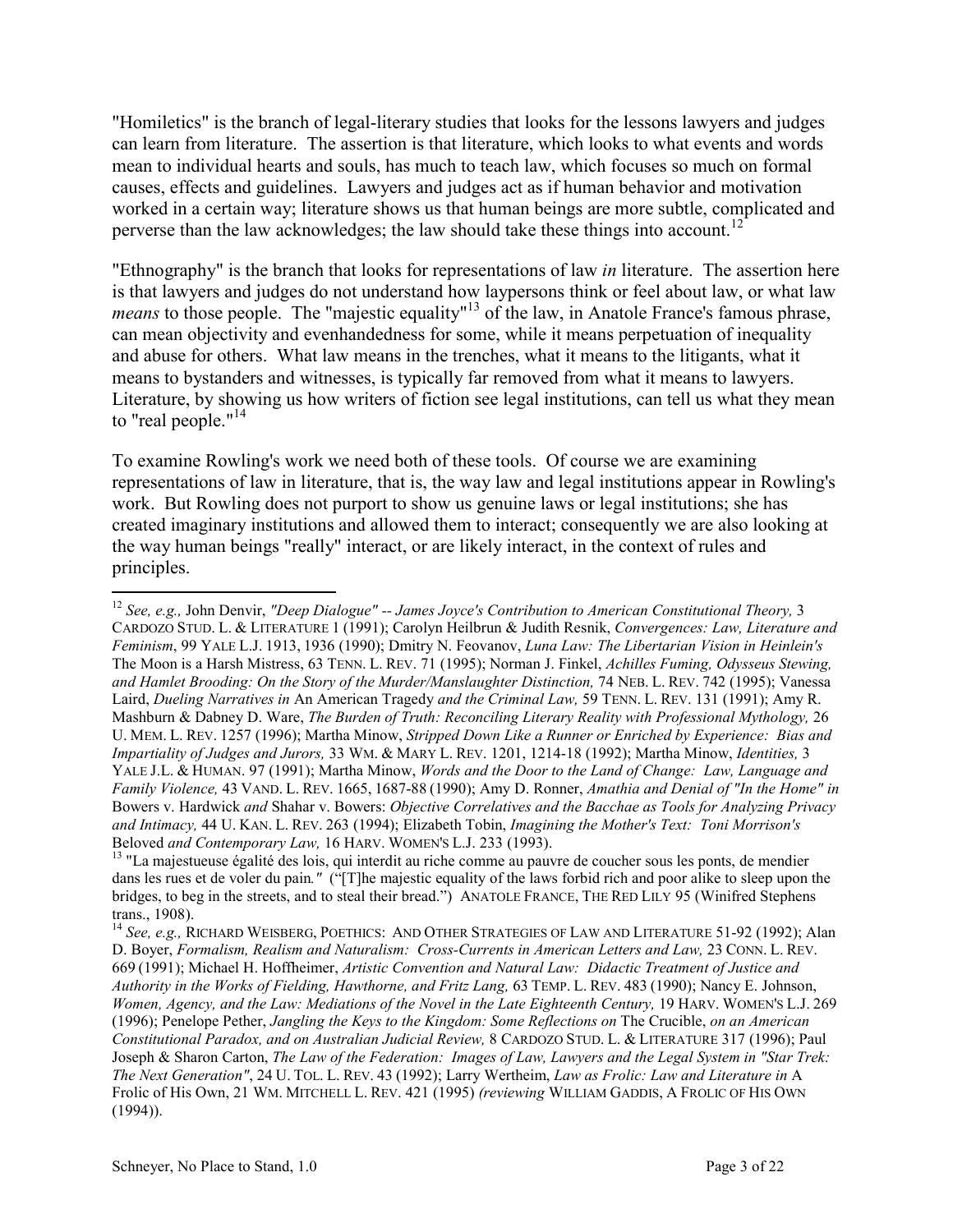#### **III. Laws and Law Making**

<span id="page-4-0"></span>In Anglo-American law, there are typically three different types of lawmaking.

- Common law rules derive from pre-Norman tradition and are expanded, contracted and otherwise modified through court decisions and precedent. A surprising proportion of legal issues in the common law countries are still matters of Common Law.
- Statutes (also called "codes" or "acts") are enacted by legislatures, which are typically elected by popular vote and subject to recall. Statutes have the advantage of precision and comprehensiveness that common law rules lack.
- Administrative regulations are promulgated by executive agencies created to deal with specialized areas of law. For example, in the U.S. the Internal Revenue Service has numerous regulations governing the reporting of income.

Additionally, in the U.S. (and separately in its individual states) there is a single written Constitution that overrides all other forms of lawmaking. Most of the federal constitution dates from 1787, but amendments can be made through a laborious and politically difficult process which has succeeded only seventeen times since the original document was created.

In the Anglo-American system all forms of law are subject to "common-law reasoning," which means argument from precedent. The meaning of a statute, regulation or constitutional provision can be inferred from the way it was previously interpreted in an earlier case.

In the current context, one should probably mention executive orders as well. These are decisions of the chief executive, and are generally held to be subservient to statutes.

There are numerous references in the Harry Potter stories to various types of law. They all seem to be statutes, administrative regulations, or possibly executive orders, although there are few indications that there is any distinction between these types. Some are unnamed, while others carry specific designations such as codes, statutes or decrees. Some named laws include the Muggle Protection Act,<sup>15</sup> the Decree for the Reasonable Restriction of Underage Sorcery of 1875,<sup>16</sup> the International Confederation of Warlocks' Statute of Secrecy<sup>17</sup> (of 1689),<sup>18</sup> the Guidelines for the Treatment of Non-Wizard Part-Humans,<sup>19</sup> the Code of Wand Use,<sup>20</sup> the Ban on Experimental Breeding,<sup>21</sup> the Decree for Justifiable Confiscation,<sup>22</sup> the International Ban on

 $\overline{a}$ <sup>15</sup> J. K. ROWLING, HARRY POTTER AND THE CHAMBER OF SECRETS 51 (1999) (U.S. Edition) (hereinafter CoS). <sup>16</sup> *Id.* at 21.

<sup>17</sup> *Id.*

<sup>&</sup>lt;sup>18</sup> J. K. ROWLING, HARRY POTTER AND THE DEATHLY HALLOWS 318 (2007) (U.S. Edition) (hereinafter DH). This is, of course, the date of the Glorious Revolution in England.

<sup>&</sup>lt;sup>19</sup> J. K. ROWLING, HARRY POTTER AND THE GOBLET OF FIRE  $147 (2000)$  (U.S. Edition) (hereinafter GoF). <sup>20</sup> *Id.* at 132.

<sup>&</sup>lt;sup>21</sup> J. K. ROWLING, HARRY POTTER AND THE ORDER OF THE PHOENIX 129 (2003) (U.S. Edition) (hereinafter OotP).

<sup>22</sup> DH, *supra* note 18, at 123.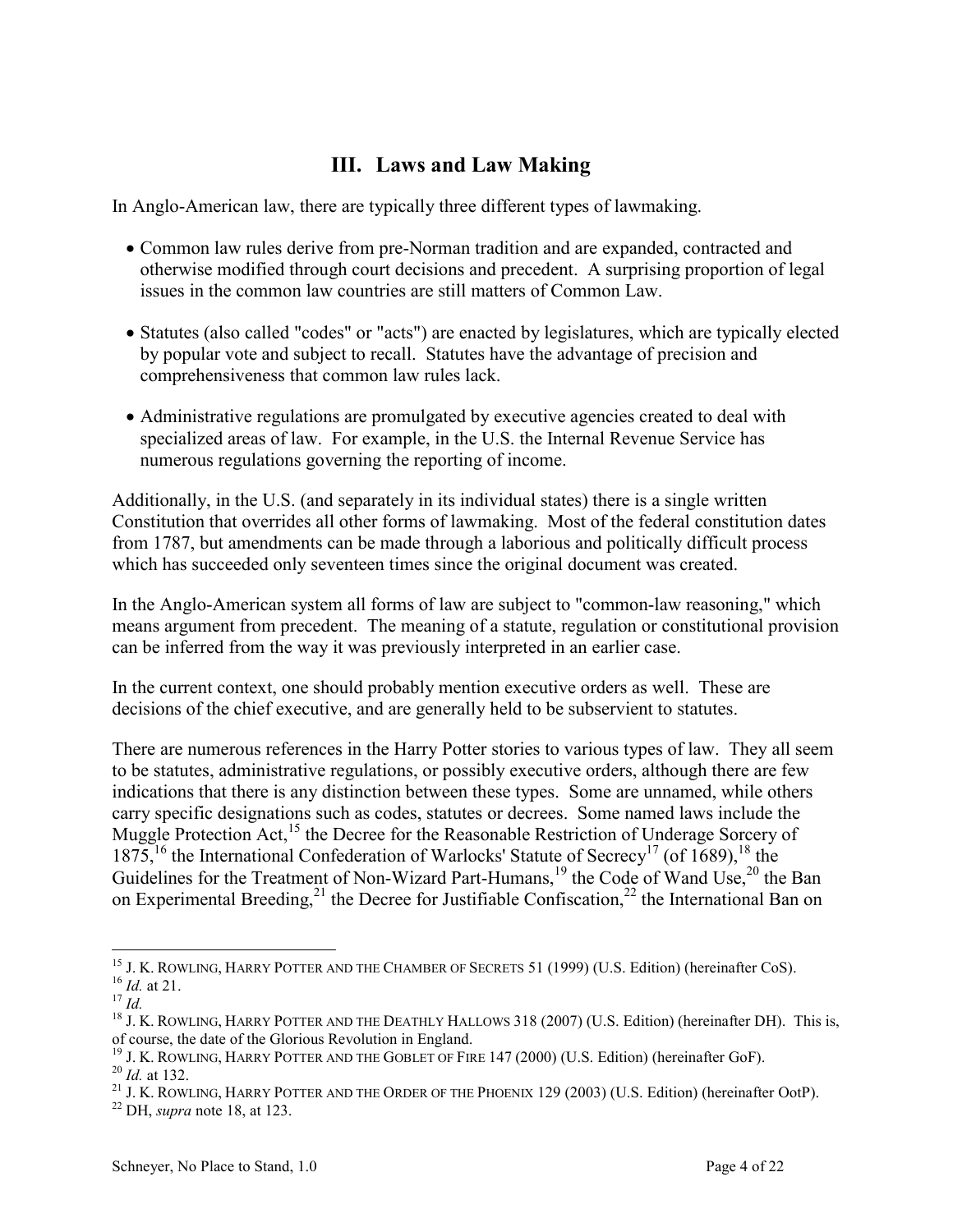Dueling,<sup>23</sup> the Werewolf Code of Conduct of 1637,<sup>24</sup> the Wizengamot Charter of Rights,<sup>25</sup> and various Educational Decrees enacted by the Minister of Magic, notably Educational Decrees 22 and 23 $26$ 

Nowhere, however, are we given any notion how these laws are enacted. We know that they are created by the Ministry of Magic, the only form of government wizarding Britain has. We know that various Ministry employees work on these laws and presumably champion their enactment, as in the case of Arthur Weasley's Muggle Protection Act,<sup>27</sup> Pius Thickness's specific bans on transportation to Privet Drive,<sup>28</sup> and Dolores Umbridge's presumed hand in Educational Decrees 22 and 23. We know that, at least in the case of Educational Decree 23, the enactment had to be "formalized" by the Ministry, although we do not know how this was accomplished.<sup>29</sup> We know, too, that Lucius Malfoy is able to use his influence with the Minister to "delay laws he doesn't want passed".<sup>30</sup>

It does seem that, at least in some contexts, common law reasoning applies to wizarding law. When working to save Buckbeak the hippogriff from being killed, Hermione looks for previous cases that can act as precedents in Buckbeak's favor.<sup>31</sup> This is the way a lawyer would argue interpretation of the law in the Anglo-American system: find a precedent and argue by analogy. But notably this is the *only* time when an argument from prior decisions is made. Throughout the rest of the series, statutes and regulations are followed to the letter, and only exceptions in the text of the law itself are relevant.

One thing is clear, however. The Minister of Magic has the authority to create, approve and revoke statutes and regulations. There is no one who supersedes him and no procedure to override him.

Curiously, in this lengthy narrative with hundreds of legal references, there is only one explicit reference to lawyers or other professional advocates. When Hermione exposes Rufus Scrimgeour's dishonest manipulation of the Decree for Justifiable Confiscation, he asks her whether she's considering a career in Magical Law.<sup>32</sup> She retorts, "No, I'm not . . . I'm hoping to do some good in the world."<sup>33</sup> When Harry is on trial before the Wizengamot, he is effectively (and skillfully) represented by Albus Dumbledore, but technically Dumbledore appears only as a witness<sup>34</sup>. In the three judicial proceedings observed through the Pensieve, there are no

<sup>25</sup> OotP, *supra* note 21, at 142.

 $\overline{a}$ 

<sup>34</sup> OotP, *supra* note 21, at 139.

<sup>23</sup> GoF, *supra* note 19, at 425.

<sup>24</sup> SS, *supra* note 1, at 263.

<sup>26</sup> *Id.* at 307.

<sup>27</sup> CoS, *supra* note 15, at 51.

<sup>28</sup> DH, *supra* note 18, at 46.

<sup>29</sup> OotP, *supra* note 21, at 307.

<sup>30</sup> *Id*, at 155.

<sup>31</sup> PoA, *supra* note 7, at 221-22, 274, 292.

<sup>32</sup> DH, *supra* note 18, at 123.

<sup>&</sup>lt;sup>33</sup> *Id.*, at 124. Yet it is only Hermione who displays anything like the interpretive logical thought required by common law reasoning. It is she who examines old precedents to find grounds for preventing the extermination of Buckbeak. It is she who argues that the Decree for Justifiable Confiscation should be limited to its legislative intent. DH, *supra* note 32 at 123.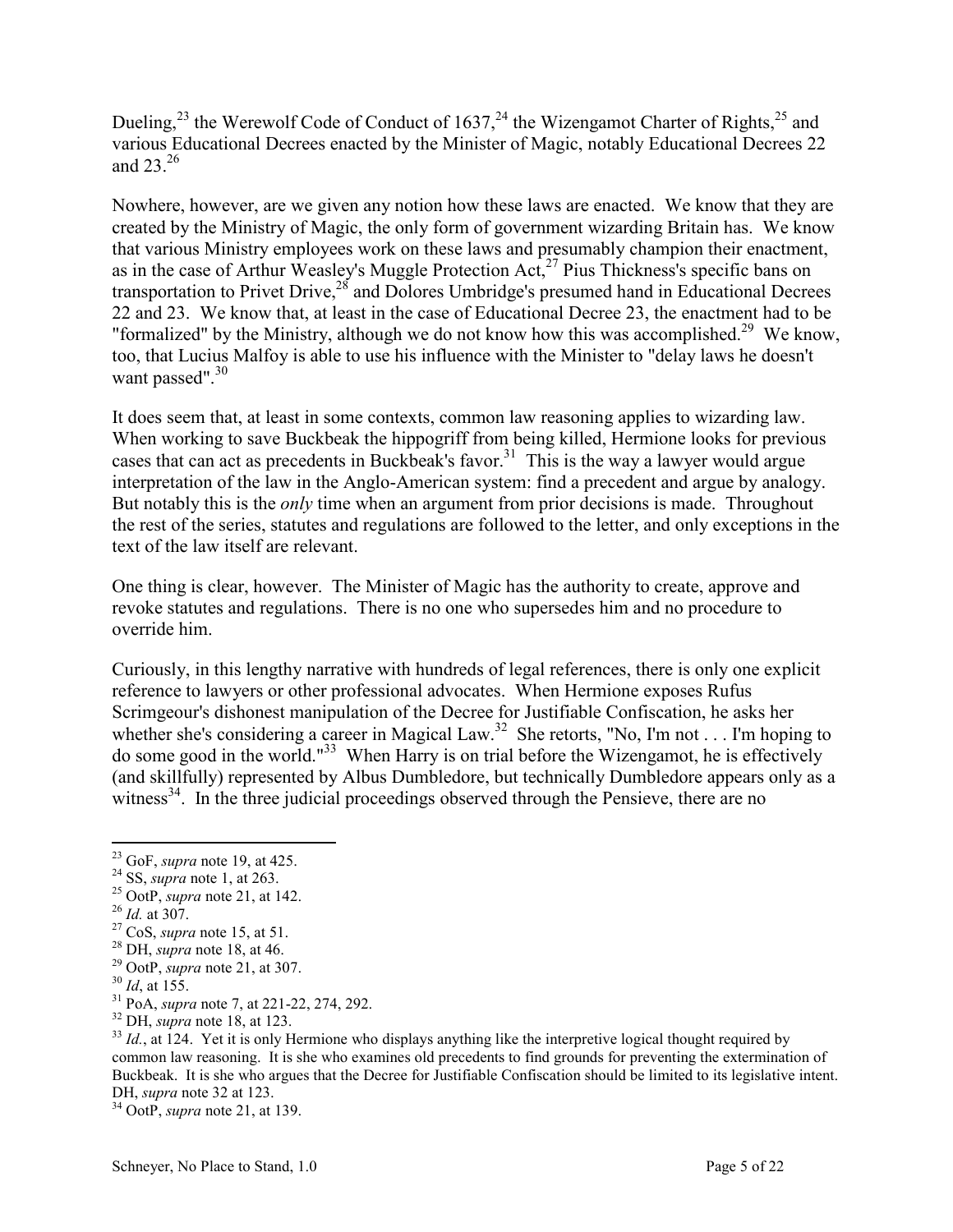<span id="page-6-0"></span>advocates for the defense, and it is unclear whether Barty Crouch Sr., who is essentially the prosecutor, is acting as an "advocate" or (as would be the case in some Civil Law countries) in his capacity as a judge in the court.<sup>35</sup>

We have, then, a world with "laws" but no lawyers, courtrooms but no advocates, regulation but no public process for commenting or changing them. The word "law," in this case, begs the question. If laws say whatever a particular government employee wants them to say, are enforced only when the executive feels like enforcing them, and do not provide for experts or advocates to advise ordinary people who run afoul of them, in what way are they "laws" at all? As William P. MacNeil puts it, this society displays not the Rule of Law, but the "worst features of the Rule of Man and its capricious, arbitrary and erratic "'palm tree justice.'"<sup>36</sup>

#### **IV. Contracts and Legal Obligation**

The phrase that originally instigated this paper was "binding magical contract."<sup>37</sup> Under the common law of both England and the United States, contracts are formed and enforced by a specific set of rules, familiar to every first-year law student. A contract turns an ordinary promise into an obligation the law will enforce by sanctions such as an award of damages. But for a promise to achieve contract status, several specific things must happen.

One of these is consent*,* or agreement. Parties cannot be held liable for a contract unless there is persuasive evidence that they voluntarily, genuinely entered into a binding agreement. Since the court cannot read the parties' minds, evidence that would convince an ordinary, reasonable person that an agreement was genuinely intended is normally sufficient. Typically we look for evidence of an offer (one person's attempt to form a contract) and an acceptance (the other party's timely, voluntary agreement to the offeror's terms). The point, however, is that no one is to be bound to a contract unless he or she gave every reasonable sign of agreeing to it.

But in *Harry Potter and the Goblet of Fire* (GoF), Harry is held to a "binding magical contract" to which he never consented. He never put his name in the Goblet of Fire and never agreed to compete in the hazardous Triwizard Tournament, but is bound to do so because his name appeared there. It is significant, in this regard, that Dumbledore believes Harry's protestations, and the reader knows them to be true, even if Karkaroff and others scoff.<sup>38</sup> We *know* he did not agree. Nonetheless he is bound, endangering his life, a result that runs contrary not only to Anglo-American legal traditions, but to fundamental fairness.<sup>39</sup>

Similarly, in *Harry Potter and the Chamber of Secrets* (CoS), we learn that manumission of a house-elf is achieved when the elf's master presents him or her with clothes.<sup>40</sup> Manumission upon presentation of clothing occurs even when the elf does not wish to be freed, as in the case

<sup>35</sup> GoF, *supra* note 19, at 585-96.

<sup>36</sup> MacNeil, *supra* note 6, at 550.

<sup>37</sup> GoF, *supra* note 19, at 256, 278.

<sup>38</sup> *Id.*, at 276-77.

<sup>39</sup> *See id.*at 278-80.

<sup>40</sup> CoS, *supra* note 15, at 177.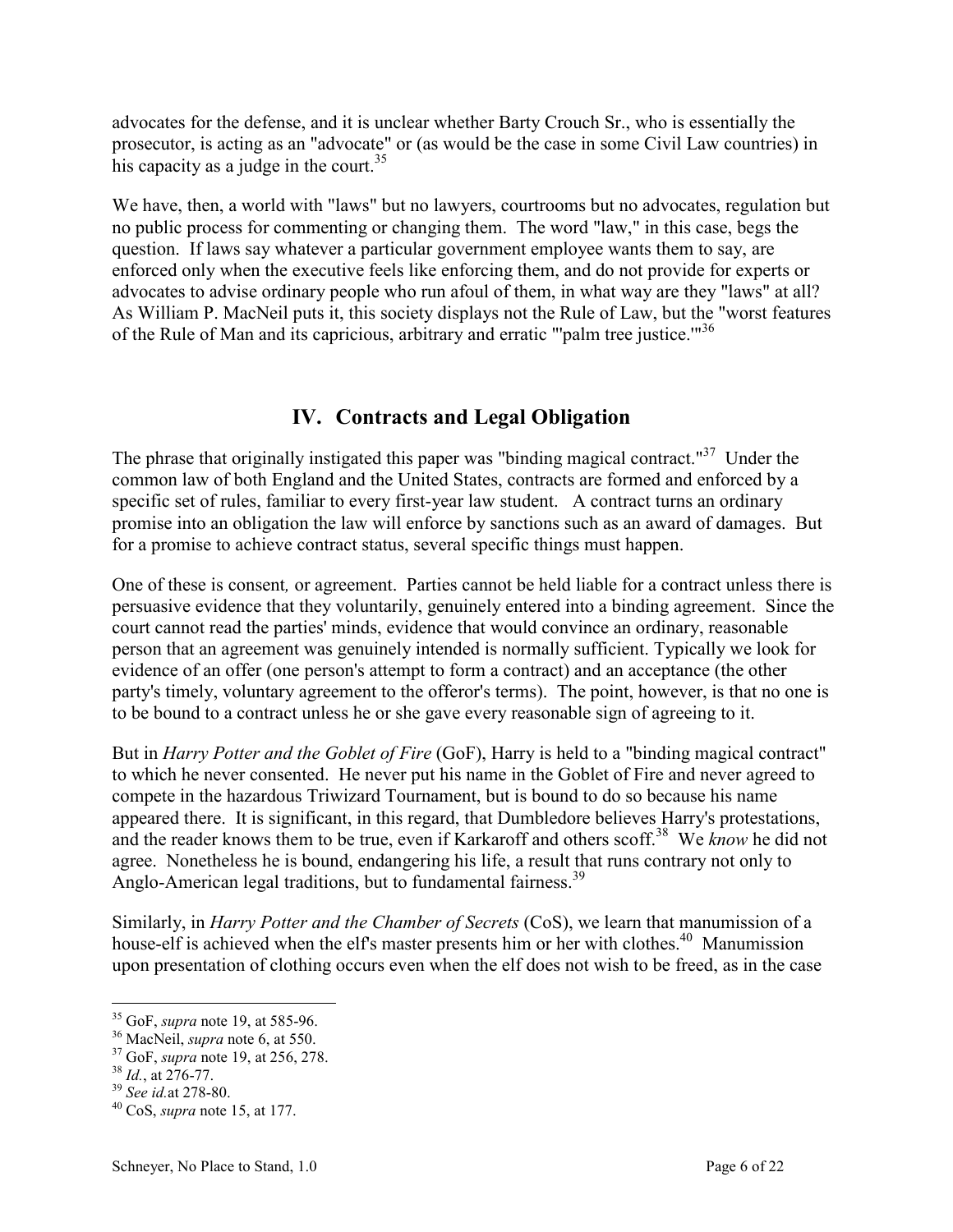of Winky.<sup>41</sup> Yet when Harry tricks Lucius Malfoy into throwing a sock at Dobby, Dobby is freed, even though Lucius had no intent to free Dobby and no real awareness of what he was doing.<sup>42</sup> Even if we did not know Lucius's intent, the objective facts do not lend themselves to the interpretation that he intended to set Dobby free; the act was obviously an inadvertent error. Again, this is incoherent.

The issue of consent in the freeing of house-elves becomes even more complicated when one considers Hermione's attempts to free the house-elves at Hogwarts, against both their own wills and (presumably) the will of the school administrators, by leaving garments as booby-traps throughout Gryffindor Tower.<sup>43</sup> As Timothy S. Hall puts it:

…although Hermione clearly intends to grant the house-elves their freedom, how does she act as an agent of Hogwarts in this manner? She clearly does not have express authority to act for Hogwarts, which depends greatly on house-elves for domestic chores and it is difficult to see how she could have implied authority to release the elves, as no reasonable person would think that a student would be empowered to make personnel decisions for a school. Perhaps the author means to imply that the mere objective act of giving clothes creates the magical effect of granting freedom, without regard to the intent of the donor or her authority to make the gift. But if this is so, why could Harry not free Dobby from the Malfoy's service by simply giving him a sock himself. $2^{44}$ 

Yet the house-elves studiously avoid the knitted hats Hermione leaves out, even to the point where they neglect cleaning Gryffindor Tower altogether.<sup>45</sup> This implies that the elves (who militantly object to manumission) fear that they actually will be freed if they touch the clothing. But do house-elves avoid touching all clothing in wizard homes? Do owners of manors with house-elven servants do all their own laundry to prevent releasing the elves?

Under common law, minors are unable to form binding contracts. Or, to be precise, if a minor chooses to *disaffirm* a previously made contract, the contract is then considered void, and all obligations under it are excused. This is a rule designed to protect minors from their own incapacities -- the same purpose for which the Age Line was put in place around the Goblet of Fire.<sup>46</sup> Yet despite the Age Line, despite Harry's contractual incapacity, and despite the fact that a fourteen-year-old is likely to be killed in such a hazardous activity, and despite the probability that someone put his name into the Goblet for precisely that purpose, Harry remains bound to compete. Thus the contractual rules conflict *even with the rules of the Tournament to which they apply.*

In this context we should mention the Unbreakable Vow. The process by which Snape binds himself to his specific promises to Narcissa in *Harry Potter and the Half-Blood Prince* (HBP) looks more like common-law contract formation than any other agreement we have seen. It is

 $\overline{a}$ <sup>41</sup> GoF, *supra* note 19, at 138.

<sup>42</sup> CoS, *supra* note 40, at 338.

<sup>43</sup> OotP, *supra* note 21, at 255.

<sup>44</sup> Timothy S. Hall, *Magic and Contract: The Role of Intent,* in Tex. Wesleyan Symposium, *supra* note 6, at 466-67. <sup>45</sup> OotP, *supra* note 21, at 385. It could be, of course, that the house-elves, perceiving Hermione's intent in leaving the clothing, have ceased cleaning the Tower out of mere anger. As Dobby says, "they finds them insulting, sir." *Id.* But this, too, is incoherent; house-elves love their work above all other things.

<sup>46</sup> GoF, *supra* note 37, at 188, 256.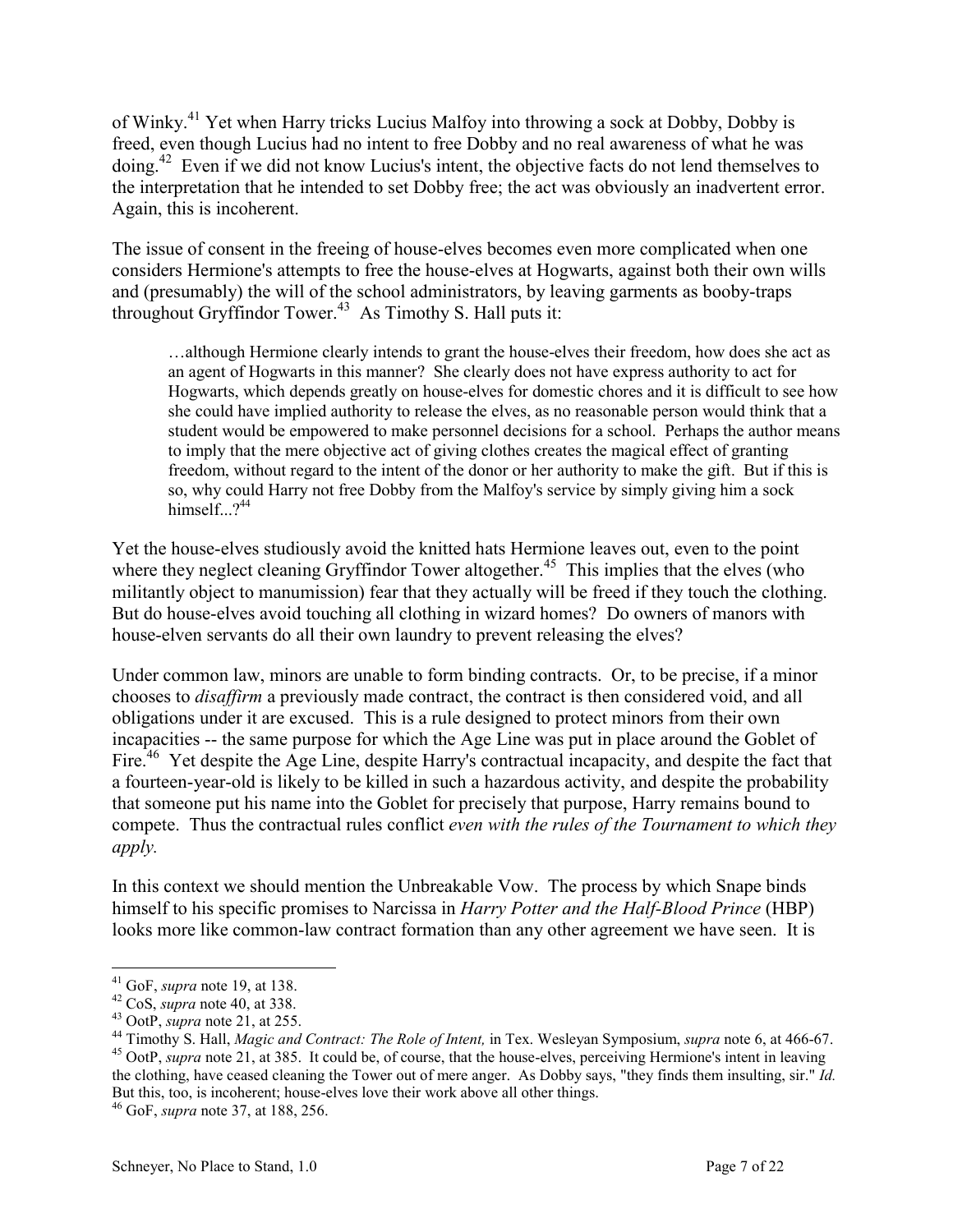<span id="page-8-0"></span>entered into formally, with a witness (the Bonder) and a series of questions and answers that give objective evidence of consent.<sup>47</sup> On the other hand, under common law a contractual promise must usually be supported by *consideration* -- that is, a bargained-for exchange having legal value -- in order to be binding. Narcissa gives Snape nothing in exchange for his promise, so that under Anglo-American contract law it probably would not be binding. This particular nonconformity is minor, however; in some contemporary contracts the binding consideration is more a matter of empty formality than anything else.

But of course the Unbreakable Vow is self-enforcing; a promisor in breach of the Vow dies.<sup>48</sup> It may be that the "binding magical contract" imposed by the Goblet of Fire has a similar enforcement mechanism. Dobby's manumission, similarly, appears to be instantaneous, requiring no formal confirmation; it is the magic that has changed, not the law.

Thus, there are a number of "contracts," "vows" or other binding obligations that exist in the magical world -- but they are all created and enforced by magic, not by rules of formation or procedure. The normal rules of contract formation, which are designed to protect the expectations of the parties and to prevent fundamentally unjust things from happening, are absent from these obligations. Instead, a person who knows the right kind of magic can create such an obligation, even for a promisor manifestly incapable of either understanding or keeping such a promise, such as the five-year-old Ron Weasley.<sup>49</sup> It is as if a person of great economic power essentially forced someone with no such power into a binding agreement; arguably such is the case with a number of boilerplate agreements in commercial settings, such as software End User License Agreements and credit card terms; but all of these, at least nominally, are still subject to the rules of contract law (they would not, for example be enforced against minors). Power overcomes procedures and rules.

The rules of obligation by consent in the wizarding world, such as they are, are neither consistent nor organic. Trickery and subterfuge can bind persons to obligations they never sought, and such enforcement mechanisms as exist will enforce these obligations regardless of fairness or public policy.

#### **V. Crime and Punishment**

In Anglo-American law, crimes were traditionally defined by common law, which indicated both a forbidden act (the *actus reus*) and criminal intent (the *mens rea*). In the last few centuries, an increasing number of crimes are defined by statute. This is a lengthy process, involving consideration before a legislative body that takes months, sometimes years, to make a decision; these legislative bodies are all subject to election, however, so that popular will can change statutes by changing the legislature that enacts them. Further, many states in the U.S. allow new laws to be made by plebiscite, so that a criminal law could theoretically be enacted by popular vote. All of these criminal acts, however, are perceived to create some sort of danger to public

 $\overline{a}$ <sup>47</sup> J. K. ROWLING, HARRY POTTER AND THE HALF-BLOOD PRINCE 36-37 (2005) (U.S. Edition) (hereinafter HBP).

<sup>48</sup> *Id.* at 325-26.

<sup>49</sup> *See id.*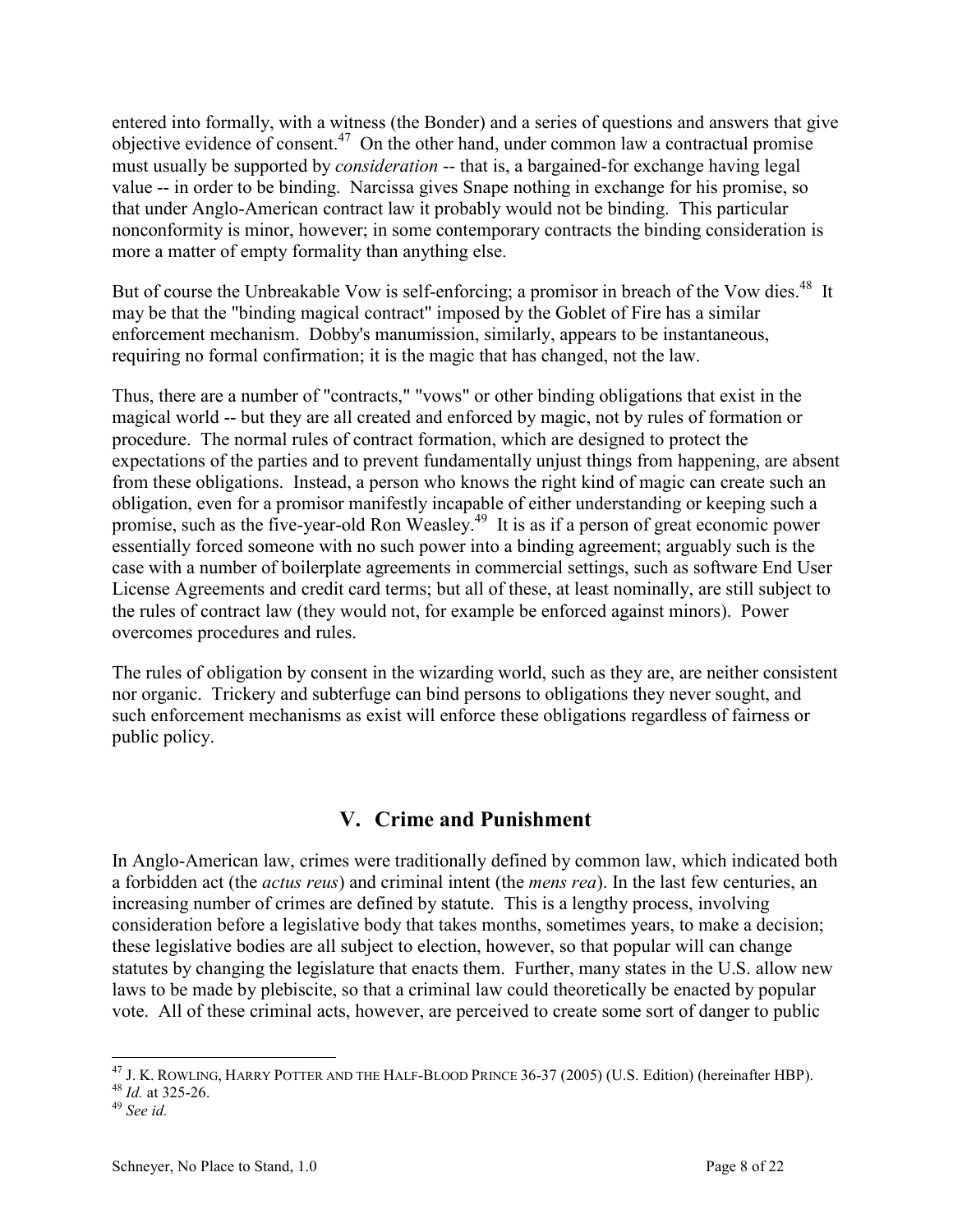health, safety, property or morals. There are relatively few strictly regulatory crimes, and the sanctions for these are comparatively slight.

Numerous acts in the wizarding world are defined as crimes. Apart from such obvious matters as murder,<sup>50</sup> physical attacks (at least attacks on Muggles)<sup>51</sup> and theft,<sup>52</sup> a wide variety acts unknown to us Muggles are crimes. The possession of Dark artifacts,  $53$  changing events through time-travel,<sup>54</sup> dragon breeding,<sup>55</sup> any sort of experimental breeding of magical animals,<sup>56</sup> "any" magical activity that risks notice by [Muggles],<sup>"57</sup> use of magic outside of school by wizards under the age of seventeen,<sup>58</sup> and of course the Unforgivable Curses<sup>59</sup> are all criminal acts, as well as a host of others. The logic behind many of these offenses is obvious, but also appears that the Ministry of Magic is able to define new criminal acts at will, entirely for reasons of convenience or politics. In DH, for example, Pius Thicknesse, then the Head of the Department of Magical Law Enforcement, makes it an imprisonable offense "to connect [the Dursleys' residence] to the Floo Network, place a Portkey here, or Apparate in or out."<sup>60</sup> During the first war against Voldemort, passing information to his supporters was a criminal offense.<sup> $61$ </sup> After the coup in which Voldemort takes control of the Ministry numerous other acts are defined as crimes, but by that time all pretense of procedure has vanished.

Criminal punishments in the U.S. can range from execution, in some states, to prison sentences of varying length in different varieties of penal institutions (higher and lower security, some involving labor, others not), probation, fines, restitution, assignment to transitional institutions, treatment programs, active monitoring, to some creative judicial sanctions tailored by the individual judge. There is always, however, some attempt at proportionality. In general, the severity of the punishment is supposed to reflect the severity of the crime, coupled with aggravating and mitigating circumstances. In many states and until recently in the federal system, there are or were a series of guidelines designed to ameliorate differences in punishment between different judges.

The range of punishments available for criminal behavior in the wizarding world, however, is limited. While in the setting of school discipline, Hogwarts teachers deduct House points and assign a creative variety of unpleasant detentions, the Ministry's legal sanctions appear to include only three things: imprisonment in Azkaban for varying lengths, confiscation and destruction of the convict's wand, and the Dementor's Kiss. Only in one instance to we see the alternative sanction of a fine, imposed on Arthur Weasley for bewitching a Muggle car,  $62$  and it is not clear whether he would have received a different sanction had he not been a Ministry employee; that

<sup>50</sup> *See, e.g.,* PoA, *supra* note 7, at 37-38.

<sup>51</sup> DH, *supra* note 18, at 564.

<sup>52</sup> *See, e.g.,* OotP, *supra* note 21, at 86-87.

<sup>53</sup> CoS, *supra* note 15, at 51.

<sup>54</sup> PoA, *supra* note 7.

<sup>55</sup> SS, *supra* note 1, at 230.

<sup>56</sup> OotP, *supra* note 21, at 129.

<sup>57</sup> CoS, *supra* note 15, at 20-21.

 $^{58}$  *Id.*, at 20-21.

<sup>59</sup> GoF, *supra* note 37, at 217.

<sup>60</sup> DH, *supra* note 18, at 51.

<sup>61</sup> GoF, *supra* note 37, at 292.

<sup>62</sup> CoS, *supra* note 15, at 221.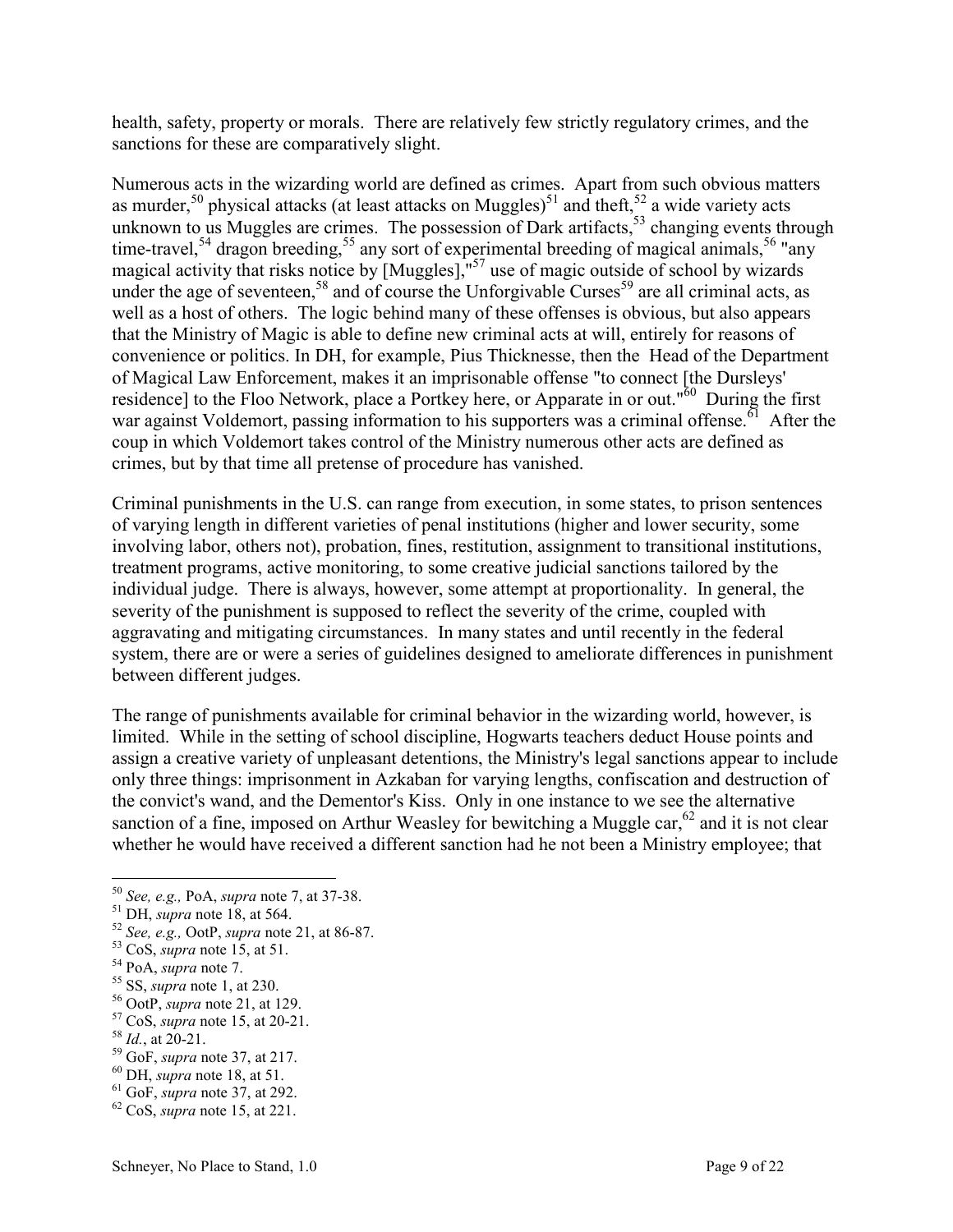is, this may be an administrative penalty exacted within the Ministry rather than a criminal sentence.

Apart from the fines, the severity of these punishments is alarming. Azkaban is no ordinary prison, but a place where the dementors' corrosive influence is a living hell for all inmates, who relive and relive the worst moments of their lives, typically losing their sanity or starving themselves to death while incarcerated. $63$  All but the shortest sentences there amount to a sentence of death or permanent incapacitation.<sup>64</sup> The Dementor's Kiss destroys the soul of the victim, amounting to not merely death, but (in spiritual terms) timeless nonexistence.<sup>65</sup> The confiscation and destruction of a wand renders the victim unable to perform magic, which, in a community that revolves around the practice of magic, makes him or her a permanent exile. There appear to be few, if any, minor sanctions in the wizarding world. Punishments are severe - - although there does appear to be some rough attempt at proportionality. For example, Morfin Gaunt receives a longer sentence in Azkaban than his father Marvolo, because of his prior "record of Muggle attacks."<sup>66</sup>

It could be argued that the extremity of these punishments -- especially the dementor-ridden Azkaban and wand-snapping -- are necessary because of the magical abilities of the convicts. What, realistically, could one *do* to a wizard that he could not undo? Without the confiscation of the wand, the convict could escape most ordinary prisons, and might be able to do so even without a wand if his powers were strong enough. Although somehow Nick was successfully decapitated (albeit after 45 strokes of a blunt axe),<sup>67</sup> mundane execution attempts against other witches and wizards were so ineffectual that they became a hobby and pastime for some, such as Wendelin the Weird.<sup>68</sup> Nevertheless, here common humanity militates against employing so harsh a punishment.

We hear a great deal about deliberate killing, both official and unofficial, in the Harry Potter novels. Consider, though, the following strange contrasts:

- 1. Use of the Killing Curse on another human being is one of the Unforgivable acts that results in a life sentence in Azkaban.<sup>69</sup>
- 2. Killing a dangerous animal like a hippogriff requires a hearing before the Committee for the Disposal of Dangerous Creatures,<sup>70</sup> which can be appealed<sup>71</sup> and which is apparently

 $\overline{a}$ <sup>63</sup> GoF, *supra* note 19, at 529.

<sup>&</sup>lt;sup>64</sup> Morfin Gaunt, who spent three years in Azkaban, returned with his sanity apparently intact -- at least he was able to carry on a conversation with his nephew. HBP, *supra* note 47, at 211-12, 363-65. One could argue that Morfin was not fully sane to begin with, and he was badly dissipated when young Riddle met him.

<sup>65</sup> PoA, *supra* note 7, at 247.

<sup>66</sup> HBP, *supra* note 47, at 211-12.

<sup>67</sup> CoS, *supra* note 15, at 125.

<sup>68</sup> PoA, *supra* note 7, at 2.

<sup>69</sup> GoF, *supra* note 19, at 217.

<sup>70</sup> PoA, *supra* note 7, at 218.

<sup>71</sup> *Id.*at 291-92.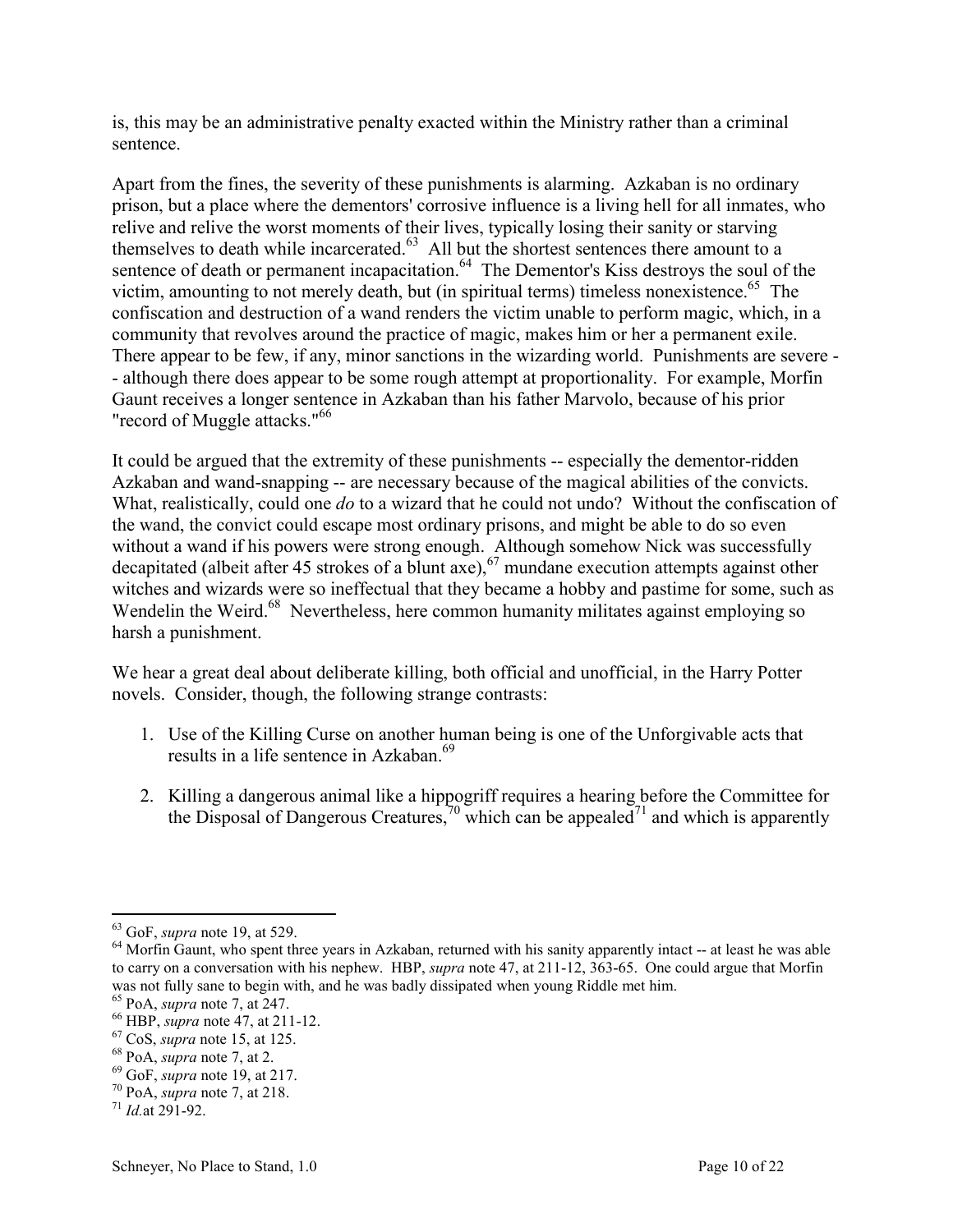<span id="page-11-0"></span>subject to arguments from precedent; $^{72}$  once so ordered, the destruction of the animal requires two witnesses and a signed document.<sup>73</sup>

- 3. Administration of the Dementor's Kiss, an act which consumes the soul of the victim, a fate worse than death that apparently precludes the afterlife that the Killing Curse may allow, is performed entirely at the whim of the Minister of Magic,  $^{74}$  or even his Undersecretary.<sup>75</sup>
- 4. Killing of a house-elf, a sentient being, is performed at the whim of the wizard family the elf serves.<sup>76</sup>

Even if one were to ascribe an astonishing level of sloppiness to Rowling (a sloppiness her work does not otherwise display), this kind of dissonance must be deliberate. Destruction of an animal requires two levels of appeal and a document, but the destruction of a human soul requires no procedure whatsoever? This is obviously not meant to imply that a hippogriff is deemed by the wizarding community to be more important than a human soul. Instead, I think we are supposed to be appalled at the caprice of the law, where trivial things involved red tape and procedural niceties, but catastrophic things are done on a whim.

This procedural reversal is also evident in in CoS, where we learn, within the space of four pages, of both Hagrid's temporary imprisonment in Azkaban and Dumbledore's removal as Headmaster.<sup>77</sup> The suspension of Dumbledore requires the signatures of the members of the Governors on a written document; while Fudge orders the imprisonment of Hagrid with no procedural safeguards of any kind. The contrast is immediate, deliberate, extreme and absurd. As Aaron Schwabach puts it, "Apparently wizarding law provides more protection for Dumbledore's job than for Hagrid's freedom."<sup>78</sup>

Criminal law is the most basic underpinning of a civilization. It proscribes and prevents conduct that endangers the welfare and safety of others, and allows society to exist and continue. If it is not predictable, consistent, fair and in accord with the values of the polity, the state cannot endure. But in the area of criminal law and punishment as we see them in the wizarding world, there reversal of priorities and a disregard of consequences. Trivial things are punished severely and the criminal meaning of killing varies wildly. The center cannot hold.

#### **VI. Due Process of Law**

Fundamental to notions of Anglo-American legal fairness is the concept of due process of law. In the U.K. this tradition traces its way back at least to Magna Carta; in the U.S., it is enshrined

 $\overline{a}$ <sup>72</sup> *See id.* at 221-22.

 $^{73}$  *Id.*at 400-401.

<sup>74</sup> PoA, *supra* note 7, at 247; GoF, *supra* note 19, at 702-03.

<sup>75</sup> OotP, *supra* note 21, at 747.

<sup>76</sup> Similar observations have been made by Aaron Schwabach. Schwaback, *supra* note 6, at 329-30.

<sup>77</sup> CoS, *supra* note 15, at 260-264.

<sup>78</sup> Schwabach, supra note 6, at 315.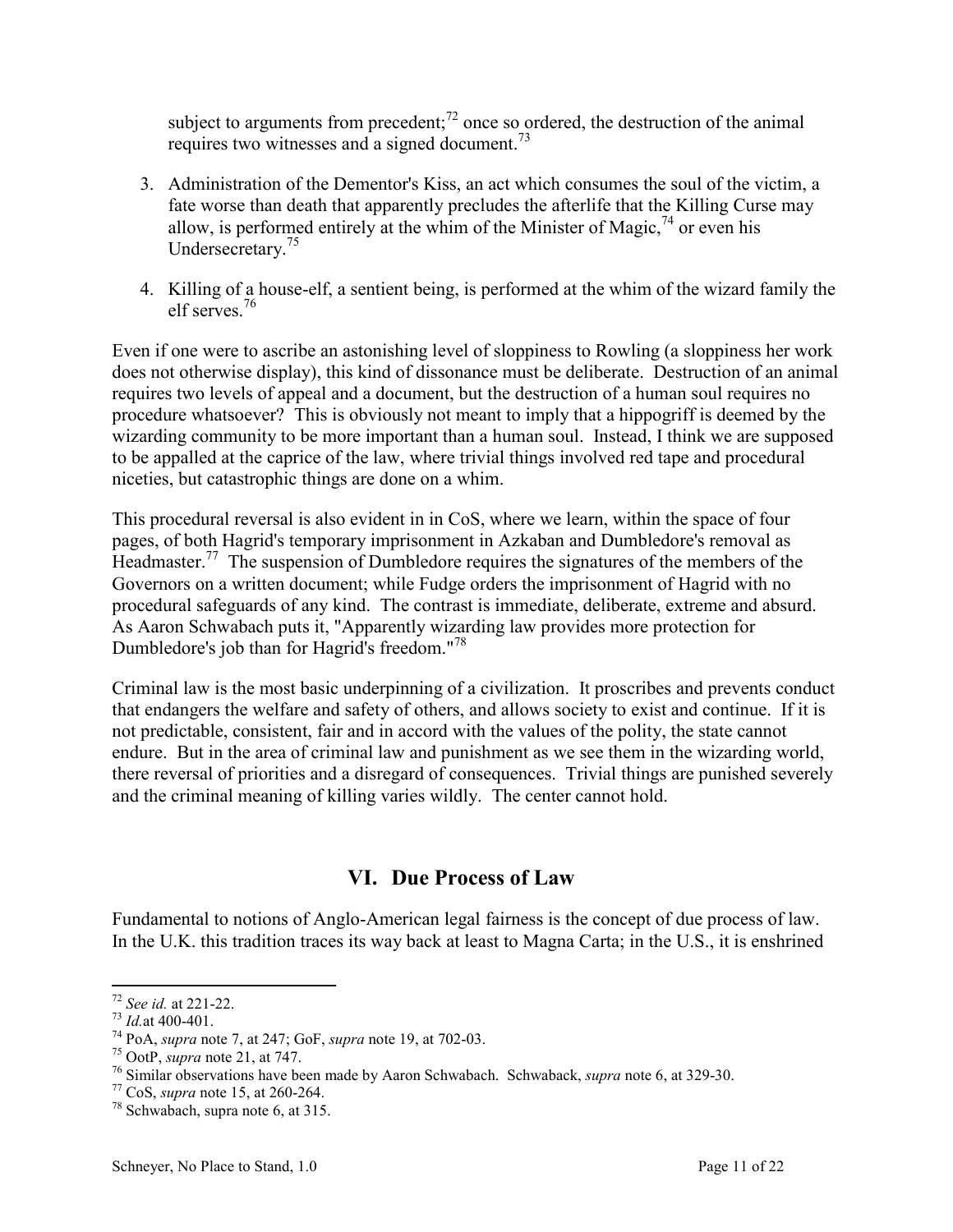in the Fifth Amendment of the federal Constitution. We believe, most of us, that no other legal protections matter unless this one is enforced.

Briefly the notion of due process is this: the government can't take anything away from me unless I have a chance to defend myself. By "the government" we include any judge or jury, any government department, every government agency of any kind. By "take anything away from me" we include my life, my freedom and my property. By "a chance to defend myself," we mean that I have enough notification of the government's intent that I have a chance to make a defense, and that I have the opportunity to challenge the evidence against me and prove that it is wrong or inapplicable. Thus, for example, if you want to sue me for breach of contract, you must notify me of the lawsuit by giving me papers that explain it, and you must allow me the chance to challenge your evidence and present my own in court, before an impartial decisionmaker who will decide based on the strength of the evidence. Typically this also includes the right to be represented by counsel, so that I can make the best defense possible. Were a court to order a judgment against me without these protections, the order would be invalid and unenforceable.

 Without these protections, we believe, government officials and litigants will be able to harm others at will, with impunity.

But in wizarding Britain, things are different. Sirius Black is sentenced to life in Azkaban without a trial.<sup>79</sup> Neither Barty Crouch, Jr., Ludo Bagman nor Igor Karkaroff has representation or any apparent opportunity to present witnesses.<sup>80</sup> Hagrid is locked up in Azkaban on mere suspicion, with no chance to defend himself $\delta$ <sup>81</sup>. Hapless, silly Stan Shunpike is imprisoned with essentially no evidence against him.<sup>82</sup> Harry, an inexperienced minor, although he does receive several days' notice of his hearing, is subjected to a full criminal trial at an abruptly changed time and place, and is successful (indeed, receives a hearing instead of summary punishment) only because Dumbledore, a powerful and respected man, intervenes on his behalf.<sup>83</sup> (True, the Wizengamot Charter of Rights says that "the accused as a the right to present witnesses for his or her case",<sup>84</sup> but nobody tells Harry this, and only Dumbledore's intervention prevents Fudge from simply railroading the boy.) Once Dolores Umbridge takes charge of Hogwarts, students are subjected to torture, violence and the threat of the illegal Cruciatus Curse with apparently no recourse whatever.<sup>85</sup> Indeed, throughout the entire series the "defendant" provided with the greatest due process is Buckbeak the hippogriff!

When Voldemort takes over the Ministry of Magic in *Harry Potter and the Deathly Hallows*  (DH), all semblance of due process vanishes. People are rounded up without warning, subjected to summary process that is essentially an inquisitorial interview in which the language of the questions makes exculpatory evidence impossible to hear, and deprived of their rights (specifically, Muggleborn wizards and witches are deprived of their wands and summarily

<sup>79</sup> GoF, *supra* note 19, at 526.

<sup>80</sup>*Id.*, at 585-96.

<sup>81</sup> CoS, *supra* note 15, at 260-64.

<sup>82</sup> HBP, *supra* note 47, at 221.

<sup>83</sup> OotP, *supra* note 21, at 26-33, 134-53.

 $^{84}$ *Id.*, at 142-43.

<sup>85</sup>*Id.*, at 624-37, 651-747.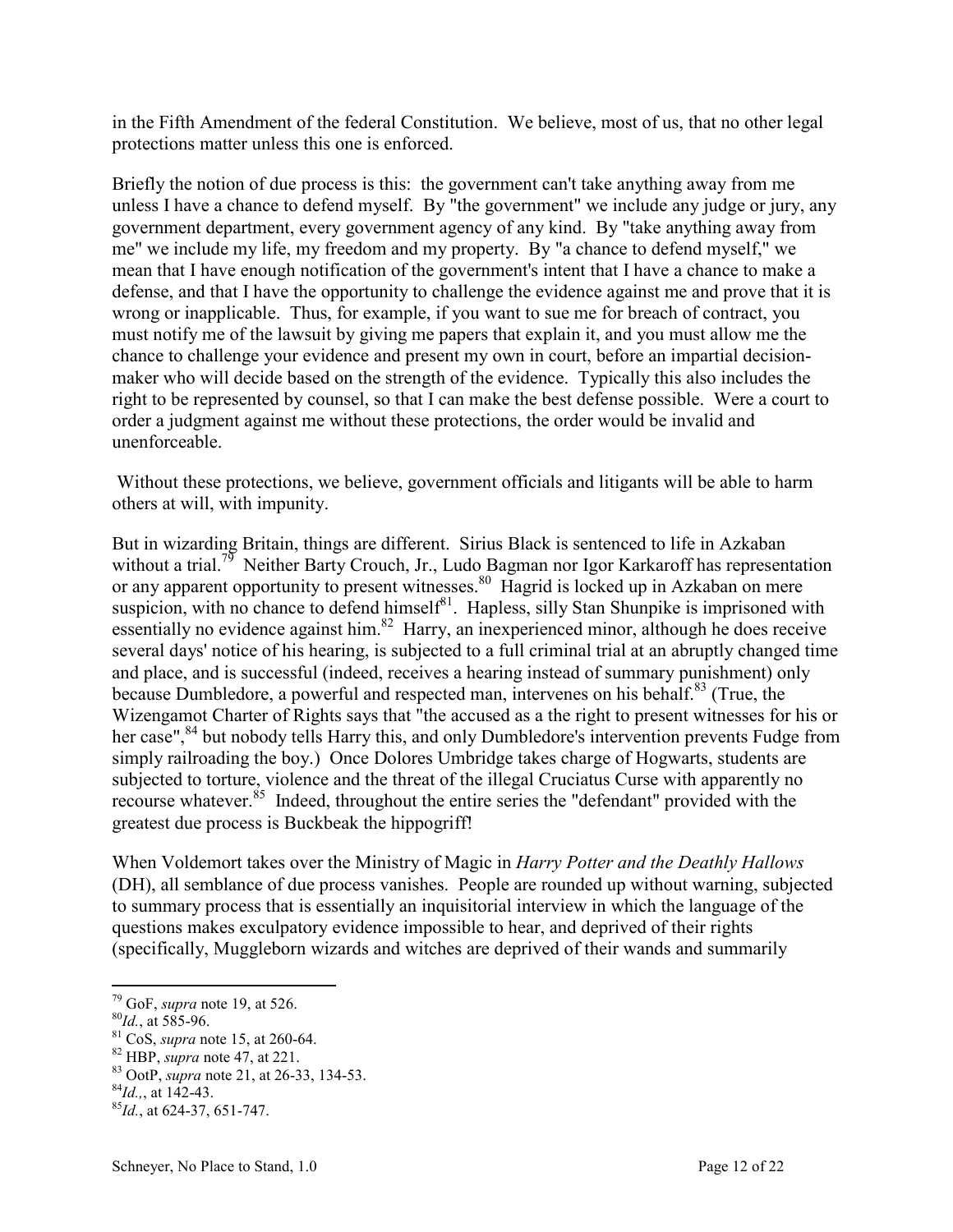<span id="page-13-0"></span>convicted of "stealing" magic from "real" wizards).<sup>86</sup> That Voldemort himself would take these steps surprises no one; what is surprising is that the Ministry and its legal apparatus convert so easily to this set of procedures. Indeed, with very few exceptions, the persons who carry out these Nazi-like interrogations are recognizable former employees of the Ministry, such as Dolores Umbridge and Mafalda Hopkirk.<sup>87</sup>

As Paul Joseph and Lynn Wolf put it:

Rowling has created a legal system without lawyers and the result is a Kafkaesque nightmare in which the individual is often helpless. Throughout the Harry Potter books, we noticed that the wizards caught up in the system have no idea how to answer charges against them, are often unclear about how the rules that govern decisions made about them or the procedures that are to be used, and do not know how to find precedents to support their positions or how and to whom to make their arguments.<sup>88</sup>

Here, again, we see a rule of "law" that is nothing of the kind. If decisions are determined by law, rather than by power, then individuals within the system must have realistic opportunities to defend themselves and to put forth the best arguments in their favor. Without this, law favors only those who are already in positions of power and influence. In Rowling's world, law does, in fact, serve power, but the appearance of law exists as a prop on which the powerful can rest claims of legitimacy. By its absence, she shows us what is necessary for a system of justice to thrive.

#### **VII. Property, Wills and Inheritance**

The right to own and control private property, to buy it and sell it, and to leave it to others upon one's death, is one of the most ancient rights in the Western world. It forms the backbone of much of our legal system. Common law gave owners nearly absolute rights to decide how their property would be used or conveyed. One can sell all of the rights in one's property, or subdivide those rights many times so that each buyer owns only one aspect of the property. For example, in the case of land I own, I can sell one person the right to live there for a certain time period, another person the right to construct buildings there for an overlapping time period, and a third person the right to mine for gold there for the same time period, while a fourth person obtains these rights after those time periods have expired. In the case of my death, I can devise a will that conveys these rights in the same way that selling them would; if I leave no will, then the law decrees that the property will go to my "heirs at law" -- typically my spouse, followed by my children, followed by my parents, etc.

There are some restrictions on an owner's right to use and convey. For example, normally a married person cannot bequeath his or her property so as to give the surviving spouse nothing at all. Under a rule of common law that is nowadays very seldom honored, it was possible to

 $\overline{a}$ <sup>86</sup> DH, *supra* note 18, at 208-10, 241-67

<sup>&</sup>lt;sup>87</sup> *Id.*, at 246-47. Mafalda Hopkirk is the employee of the Improper Use of Magic Office who notifies Harry of his two violations of law for performing magic in front of the Dursleys. CoS, *supra* note 15, at 20-21; OotP, *supra* note 21, at 26-27.

<sup>88</sup> Joseph and Wolf, *supra* note 6, at 201.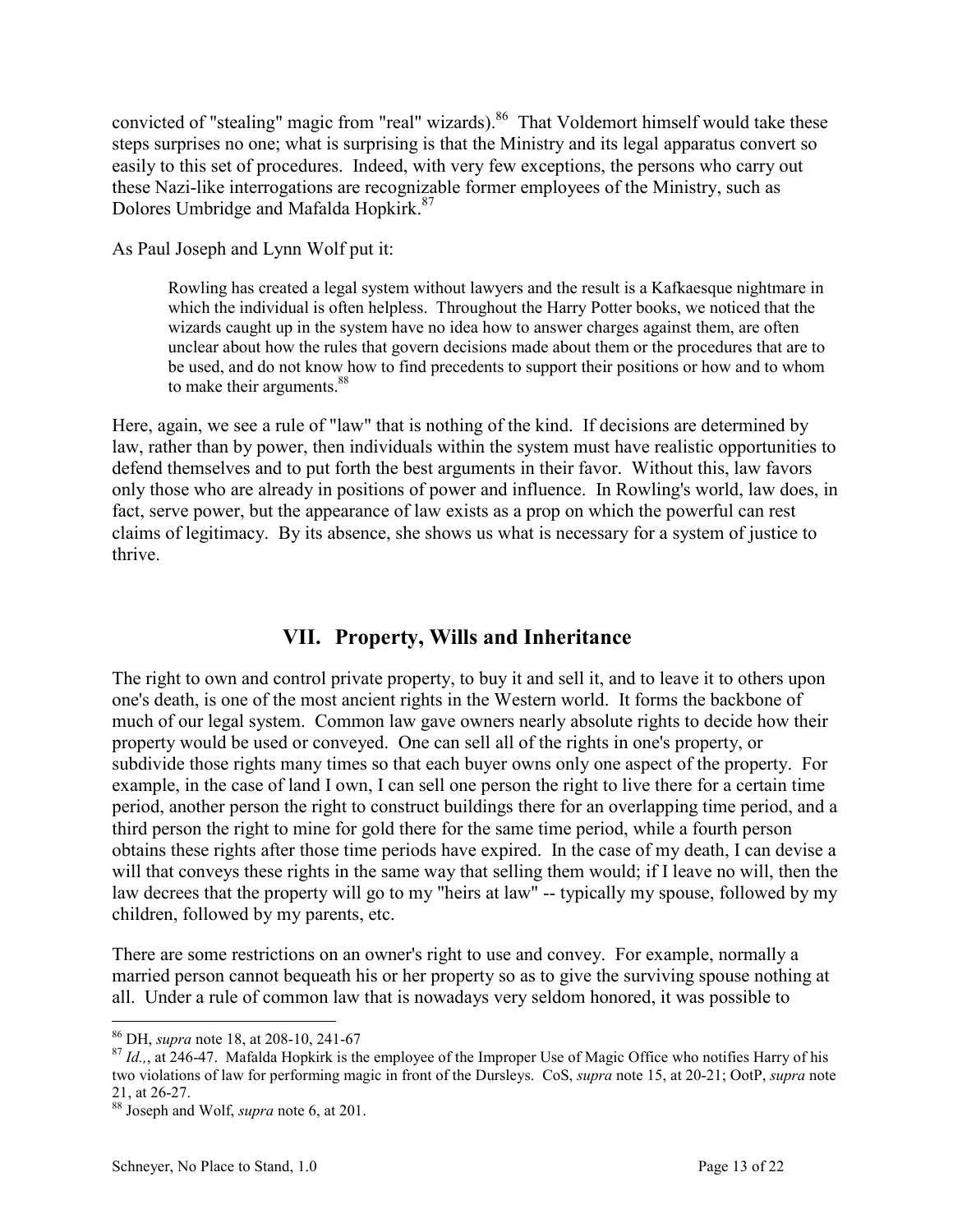convey land in "fee tail," ensuring that it would go to the biological descendants (sometimes only the male descendants) of the owner, regardless of the owner's wishes.<sup>89</sup> Rights of one's neighbors may restrict one's use of property, and public concerns such as environmental protection may severely limit them. In the case of a compelling public use, the sovereign may take private property through the process of eminent domain, so long as the owner is compensated for the lost property.

Given the sharp differences between wizarding law and ordinary common and statutory Anglo-American law in so many other areas, what is most striking about the wizarding law of property is its apparent similarity to our own Muggle law. Harry inherits all of his parents' property and money,  $90$  is the sole devisee of Sirius's will,  $91$  and receives specific bequests in Dumbledore's will.<sup>92</sup> Further, the bequest of the Sword of Gryffindor fails because Dumbledore was not the owner of the property and consequently cannot convey it.<sup>93</sup>

Interestingly, wizarding law has something very much like the "fee tail" although, as in the case of Muggle entailment, it is possible, in modern times, to override it. Discussing Sirius's bequest of his house to Harry, Dumbledore says:

"Black family tradition decreed that the house was handed down the direct line, to the next male with the name of 'Black.' Sirius was the very last of the line as his younger brother, Regulus, predeceased him and both were childless. While his will makes it perfectly plain that he wants you to have the house, it is nevertheless possible that some spell or enchantment has been set upon the place to ensure that it cannot be owned by someone other than a pureblood."

…"I bet there has," [Harry] said.

"Quite," said Dumbledore. "And if such an enchantment exists, then the ownership of the house is most likely to pass to the eldest of Sirius's living relatives, which would mean his cousin, Bellatrix Lestrange."<sup>94</sup>

Thus, although it is not a legal rule *per se,* it is possible for wizards to "entail" their property in much the same way that English landowners of the  $18<sup>th</sup>$  century could do. It turns out, however, that Sirius's will supersedes this tradition or enchantment, and that Harry is the true owner of the house.<sup>95</sup> It is also noteworthy that Dumbledore uses the sort of terminology one sees in the Muggle law of trusts and estates, such as the word "predeceased."

The most significant difference concerning property inheritance is that, under wizarding law, one inherits house-elves along with the house. They appear to be magically linked, so that the rightful owner of the house acquires the instant ability to command the house-elf. This is how

<sup>89</sup> Many of Jane Austen's dramatic premises are based on this legal principle, which she called an "entailment." *See, e.g.*, JANE AUSTEN, PRIDE AND PREJUDICE (1813); JANE AUSTEN, SENSE AND SENSIBILITY (1811).

<sup>90</sup> SS, *supra* note 1, at 63, 202.

<sup>91</sup> HBP, *supra* note 47, at 48-53.

<sup>92</sup> DH, *supra* note 18, at 126-29.

<sup>93</sup> *Id.,* at 129.

<sup>94</sup> HBP, *supra* note 47, at 50.

<sup>95</sup> *Id.*, at 52-53.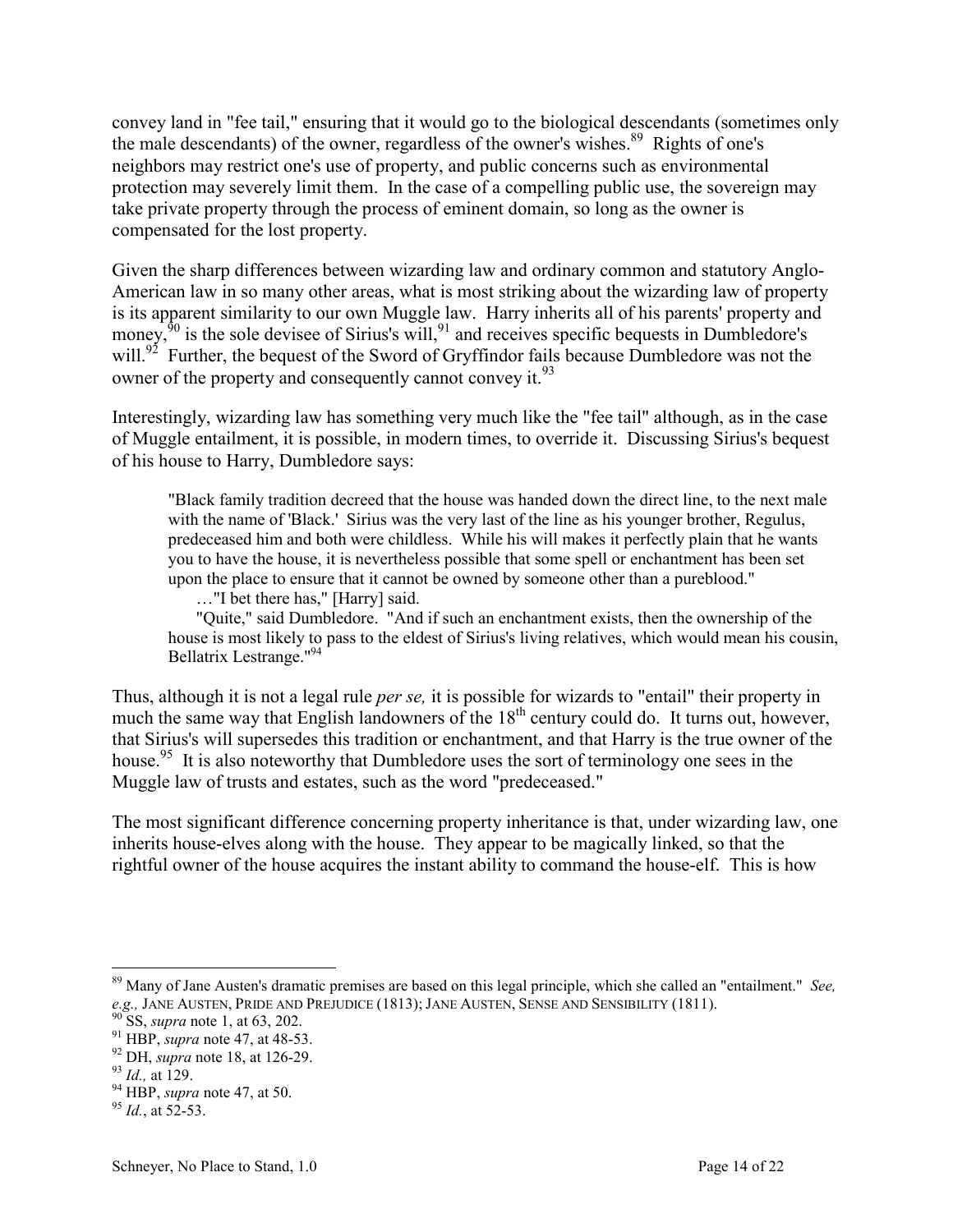<span id="page-15-0"></span>Dumbledore determines that Harry has actually become the owner of Twelve Grimmauld place; his ability to command Kreacher is the only test required.<sup>96</sup>

In the barbaric past of American law before the enactment of the Thirteenth Amendment, it was possible to inherit a slave. But I am not aware of any slaves who were considered fixtures to real estate; they were treated, rather, as tangible goods.

The wizarding world also has restrictions on the use and possession of dangerous property. The Ministry is able to confiscate Dark objects from the home of the wealthy and influential Lucius Malfoy,<sup>97</sup> and Scrimgeour is able to invoke the Decree for Justifiable Confiscation to delay the transfer of Dumbledore's bequests for thirty-one days.<sup>98</sup> This same law apparently allows all wills to be reviewed by the Ministry.<sup>99</sup>

When one thinks of it, it is natural that a strong protection for private property would be the only wizarding law that matches Muggle law. Private property is the chief means by which wealthy and powerful people maintain their differentiation from (and control over) their less fortunate compatriots. Governments that wish to ameliorate these differentiations of rank often begin by taking away certain rights of private property, in extreme cases eliminating it altogether. In the wizarding world, where wealth, family connections and magical ability count for nearly everything, it stands to reason that private property would be well protected.

#### **VIII. Tort Law Gone Missing**

Tort law is the means by which individuals enlist the aid of the courts in obtaining compensation for wrongs committed by others. If my neighbor damages my land or injures me through his carelessness, or through some other wrongful act such as slander, invasion of privacy or trespass, then I can ask a court to order my neighbor to compensate me for the loss I suffered. The ability to receive compensation in tort is an old common law right, and occupies much of the attention of contemporary civil courts.

Tort law is distinguished from criminal law (which also deals with wrongful behavior) in the following way. While tort law describes a relationship between the perpetrator of the wrong and the victim (you must compensate me because you hurt me), criminal law describes a relationship between the perpetrator and the state (you must be punished because you offended public order). In some cases the same physical action (battery, for example, or fraud) can give rise to both a civil tort lawsuit and a criminal prosecution, because two different interests (the interest of the victim and the interest of the community) have been offended.

But while there is plentiful criminal law in the wizarding world, so far as I can determine it is utterly devoid of tort law. Rita Skeeter and the *Daily Prophet* regularly publish false statements accusing people of mental instability, professional impropriety or even crime; such statements

 $\overline{a}$ <sup>96</sup> HBP, *supra* note 47, at 51-53.

<sup>97</sup> CoS, *supra* note 15, at 224.

<sup>98</sup> DH, *supra* note 18, at 123-24.

<sup>99</sup> *Id.,* at 202.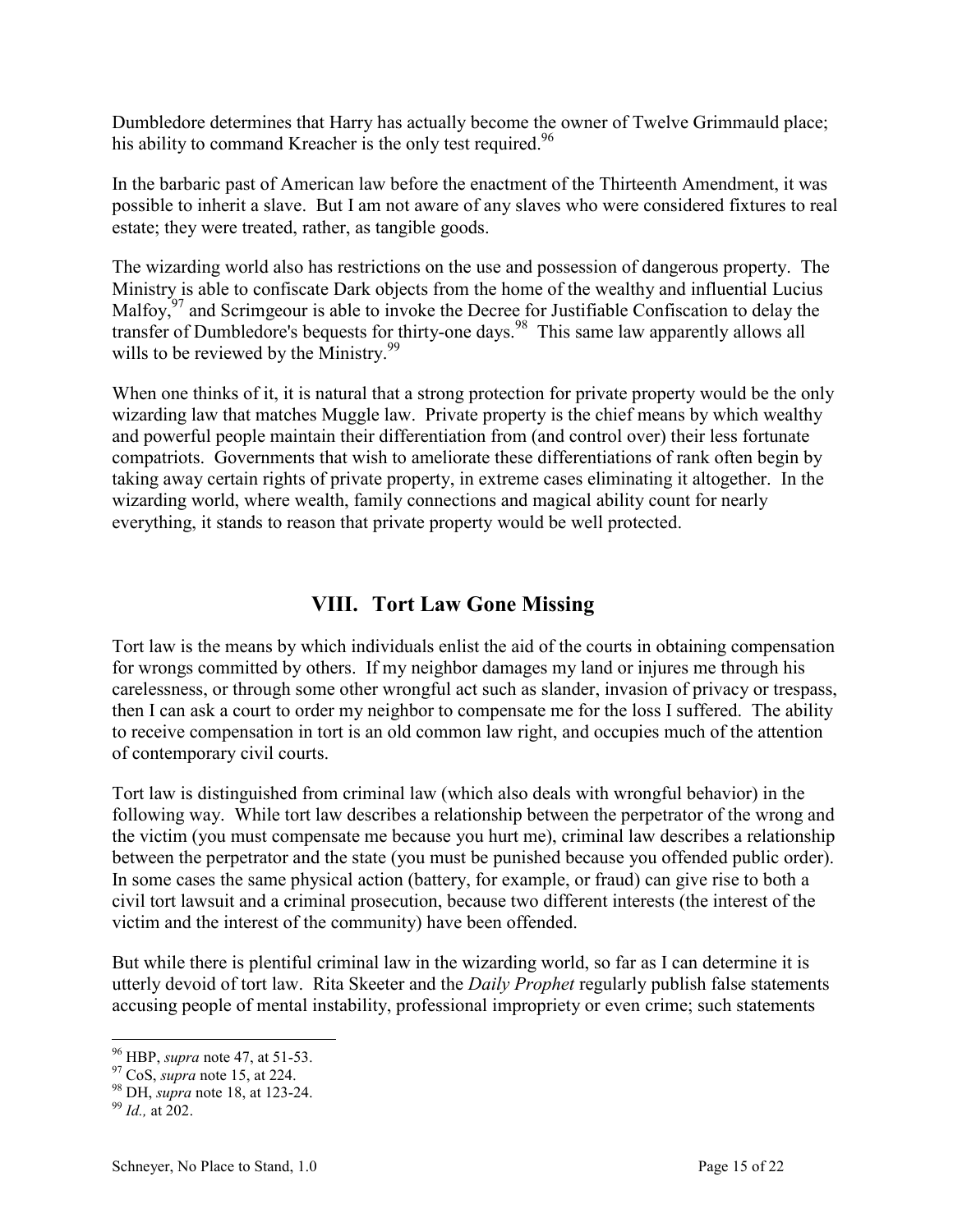<span id="page-16-0"></span>are clearly libel under common law, but there is no indication that anyone has ever attempted to receive compensation for it.<sup>100</sup> Wizards engage in risky and even reckless behavior with some frequency, occasionally causing harm to others in the process; again, there is no indication that anyone has tried to hold anyone liable in court for such behavior.

What is remarkable is not that there is no tort law (one could easily imagine a society without it), but that tort law is absent in a context where so many other kinds of law (contracts, property, criminal law, consumer regulation) are so prevalent.

But such a regime is consistent with the legal structures Rowling builds elsewhere. The last thing the wizarding legal system would do would be to help an individual recover from wrongs done to him. It is not a system designed to help individuals -- or rather, it is not designed to help any individuals who are not able to manipulate the strings of power and influence. Tort law, which gives the wronged a way to hold those who wrong them accountable, has no place here. Criminal law does, because criminal law maintains the *status quo* and makes sure that the existing order is not altered. But laws to help individuals are absent.

#### **IX. Equal Justice Under Law**

Equality under the law is one of the cornerstones of Anglo-American justice. The requirement of an impartial judge or "jury of peers," the insistence on proportionality and predictable application of rules, all point to this principle. One of the reasons people in our civilization are willing to tolerate some of the gross inequities of wealth, influence and personal power is that we have, at least in theory, radical equality before the law and the polity. Anatole France's cynical comment<sup> $101$ </sup> notwithstanding, most people believe in, or yearn for, the "majestic equality of the law."

There is nothing remotely resembling equality under law in Rowling's world. The most gross and obvious demonstration of this fact is the way non-humans, part-humans, altered humans and Muggles are treated by law.

Non-humans, even magical non-humans, are forbidden by law to carry a wand;<sup>102</sup> the secret of wand-making is closely guided by wizards, and even the highly intelligent and powerful goblins are not permitted to have them, a matter of bitter dispute between the two races for centuries.<sup>103</sup> A measure of the esteem in which goblins are held by wizard institutions may be seen in the fact that the Goblin Liaison Office is part of the Department for the Regulation and Control of Magical Creatures, the same department that handles pest control.<sup>104</sup> Attacks by non-human or part-humans on witches or wizards are legally distinct from attacks on humans by one another.<sup>105</sup> Giants are hunted down, killed or exiled to settlements abroad that are not natural to them and

 $\overline{a}$ <sup>100</sup> *See, e.g.,* GoF, *supra* note 19, at 437-40, 511-12; OotP, *supra* note 21, at 73-74.

<sup>101</sup> *See supra* note 13.

<sup>102</sup> GoF, *supra* note 19, at 132.

<sup>103</sup> DH, *supra* note 18, at 488-89.

<sup>104</sup> OotP, *supra* note 21, at 130.

 $^{105}$  *Id.*, at 754.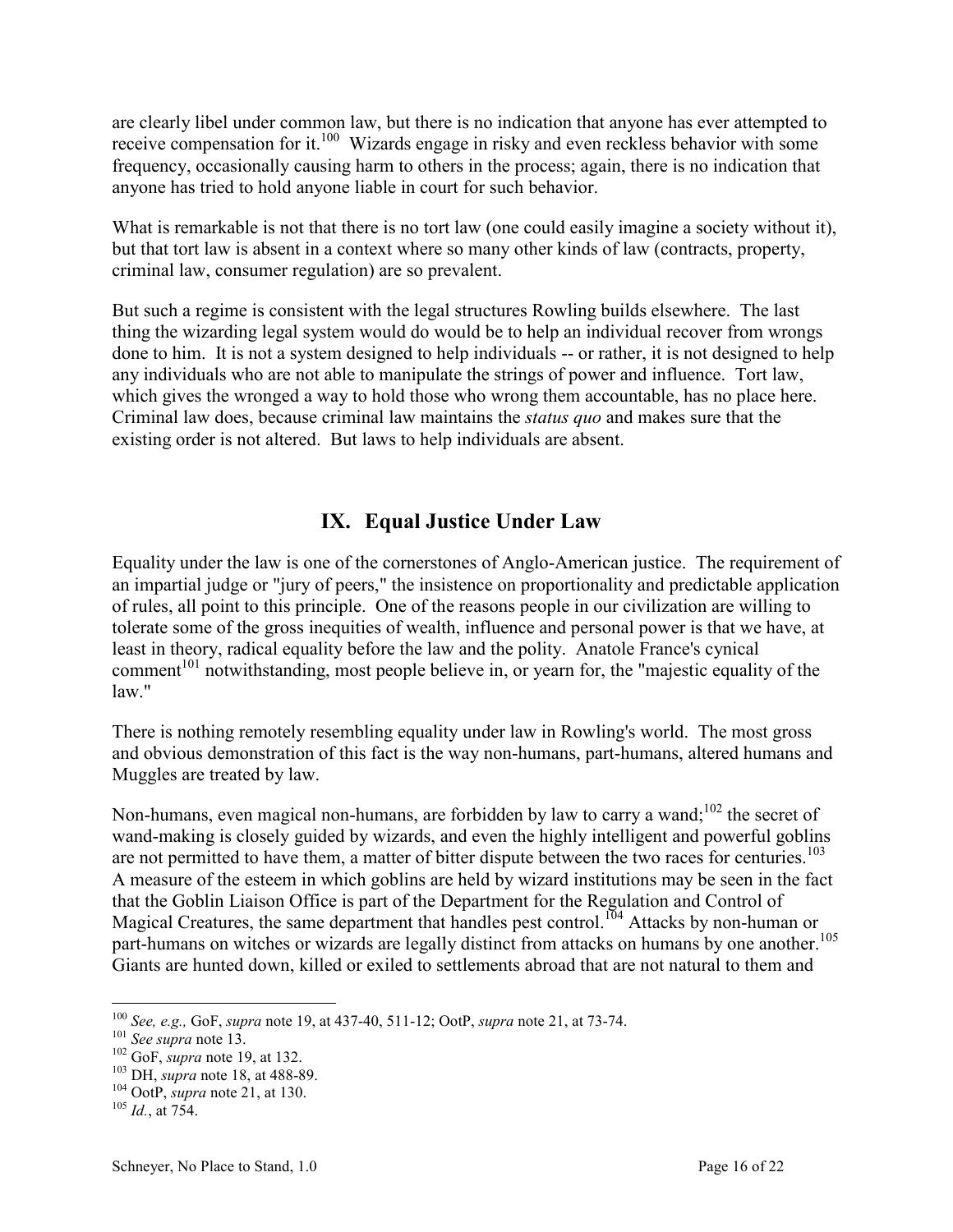will lead to their eventual extinction, to the point where they attack at the mere sight of a wand.<sup>106</sup> House-elves, as noted above, are property. From all appearances wizards use legal measures to ensure their privileged position among magical beings.

Muggles are treated as so thoroughly different that a great deal of wizarding law and government is designed to maintain the separation between them.<sup>107</sup> Hiding magic from Muggles is such a high priority that doing magic in front of them is a crime that can result in the permanent loss of one's legal right to perform magic,<sup>108</sup> which, as noted above, is the equivalent of exile. Mentally infirm wizards and witches are locked up to avoid giving the presence of magic away to Muggles.<sup>109</sup> All this is putatively in the interests of Muggles as well as wizards ("Blimey, Harry, everyone'd be wantin' magic solutions to their problems"), $^{110}$  but Schwabach has pointed out:

[I]f magic could cure Muggle ills, it seems selfish of the wizarding world to deny the Muggles the benefit of their assistance. Madame Pomfrey, the Hogwarts school healer, can regrow missing bones overnight, and could probably save the lives of millions of Muggles. To provide a moral justification for keeping Madame Pomfrey at Hogwarts healing minor Quidditch injuries, rather than in Africa saving Muggle children from malaria and AIDS, something more compelling is needed. A mere desire to be left alone is not enough. $111$ 

Among wizards themselves, the division between Muggle-borns and supposedly "pure blood" wizards is social and political, not legal, at least until Voldemort takes over the Ministry. Prior to that time the bigoted supremacism of the Malfoys and their ilk causes unpleasantness, ridicule and cruelty for Muggle-born wizards, but the law does not reflect that bigotry.

Once Voldemort does take over the Ministry, a breathtaking variety of laws and procedures are enacted overnight to segregate, take wands from, torture and imprison Muggle-born witches and Wizards, under the auspices of the newly-created Muggle-born Registration Commission.<sup>112</sup> Again, as noted above, what is striking about this development is not that Voldemort or his Death Eaters would create such laws, but that they were so easy to create and that they were followed with such alacrity. It is true that some Muggle-borns and their families resist by fleeing, some spontaneously as in the case of Ted Tonks and Dean Thomas,<sup>113</sup> some at the urging of Harry and his friends.<sup>114</sup> But it seems that the majority cooperate, and much of the pure-blood community seems happy to help.

Selective enforcement of the law appears to be the rule rather than the exception. Ministry employees are able to insert loopholes into statutes in order to allow their own private pursuits.<sup>115</sup> Fudge exempts Harry from the restriction on underage magic when it suits him, <sup>116</sup> then, two

 $106$  *Id.*, at 426-31.

<sup>107</sup> SS, *supra* note 1, at 64-65.

<sup>108</sup> OotP, *supra* note 21, at 26-27.

<sup>109</sup> DH, *supra* note 18, at 564.

<sup>110</sup> SS, *supra* note 1, at 65.

<sup>111</sup> Schwabach, *supra* note 6, at 332.

<sup>112</sup> DH, *supra* note 18, at 209, 246-67.

<sup>113</sup> *Id.*, at 295.

<sup>114</sup> *Id.*, at 264.

<sup>115</sup> CoS, *supra* note 15, at 39.

<sup>116</sup> PoA, *supra* note 7, at 45.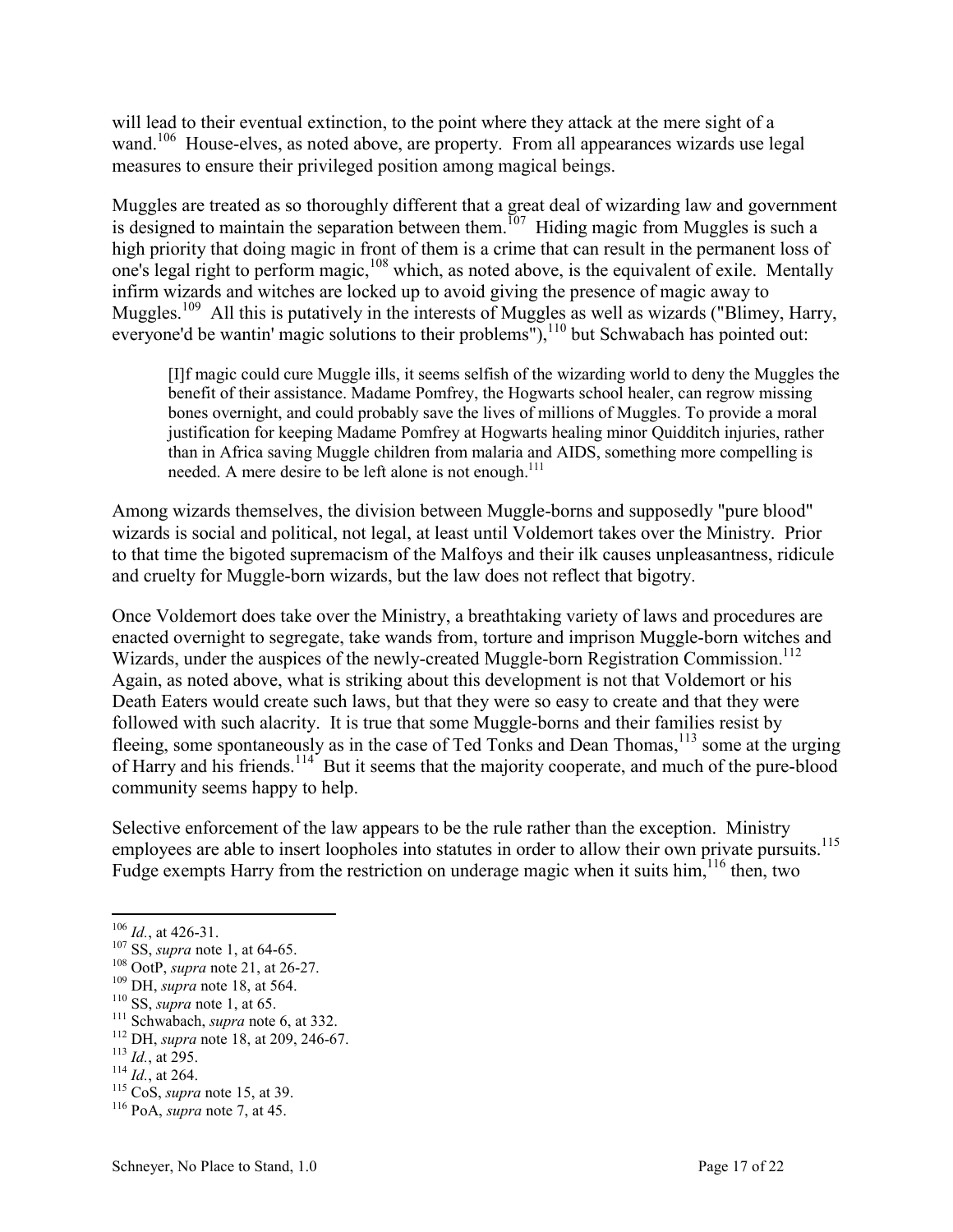<span id="page-18-0"></span>years later, vigorously prosecutes him for violating exactly the same law;<sup>117</sup> in both cases his reasons are political. When he feels threatened by Dumbledore, Fudge puts a number of provisions in place specifically aimed at curtailing Dumbledore's power and influence.<sup>118</sup> Ludo Bagman escapes sanction for suspected Death Eater activity less because of his actual innocence and more because of his fame as a Quidditch star.<sup>119</sup> Pius Thicknesse puts transport restrictions on the Privet Drive residence that do not apply anywhere else.<sup>120</sup> Rufus Scrimgeour selectively employs a statute designed to stop the conveyance of Dark object in order to try to unlock the secrets of Dumbledore's plan to fight Voldemort.<sup>121</sup> In the area of school rules (which are not laws, but which mirror them symbolically and functionally) Snape is notoriously unfair in his enforcement of rules, even inventing them on the spot when it suits him, $122$  and even McGonagall, repeatedly described in the text as "very fair," exempts Harry from the ban on firstyear students owning broomsticks so that he can win the Quidditch Cup for Gryffindor.<sup>123</sup>

Unfortunately this easy willingness to cooperate with divisiveness, inequality and evil familiar to us. Throughout our history we have seen despots alter laws to suit their need to oppress their political enemies or others they despise, and we have seen populations easily cooperating with those changed rules. If the despots are later overthrown, ordinary citizens who cooperated say they did so out of fear for their safety or the safety of their families. Perhaps this is true. But it is also true that there is nearly always a resistance, someone willing to risk harm in order to restore what they perceive to be justice. So it is in the Harry Potter novels.

#### **X. The Ministry of Magic**

Law is inextricably linked with the institutions of government. Legislatures create laws and are, in some cases, created by them. The executive carries out and enforces these laws, while the judiciary interprets their meaning -- although in the common law system, the judiciary does a certain amount of "law making" of its own. In modern democracies the legislative and highest executive officers stand for popular election; in the U.S. they are elected separately, while in the U.K. the elected party leaders of the legislative branch are also the heads of the executive branch. The judiciary is sometimes elected, sometimes appointed for lengthy terms.

In most democracies of any scale, there is also a bureaucracy of permanent government employees who oversee the day-to-day business of the government. They tend to focus on details, rules and consistency, and especially at the lower levels, may fail to see the larger policy issues at all. But they work for elected officials who do at least attempt to further larger policy goals; the interaction between these two -- the policy end and the detail end -- is what makes government function.

<sup>117</sup> OotP, *supra* note 21, at 137-51.

<sup>118</sup> *Id.*, passim.

<sup>119</sup> GoF, *supra* note 19, at 593.

<sup>120</sup> DH, *supra* note 15, at 46.

 $121$  *Id.*, at 123.

<sup>122</sup> SS, *supra* note 1, at 182.

 $^{123}$  *Id.*, at 164.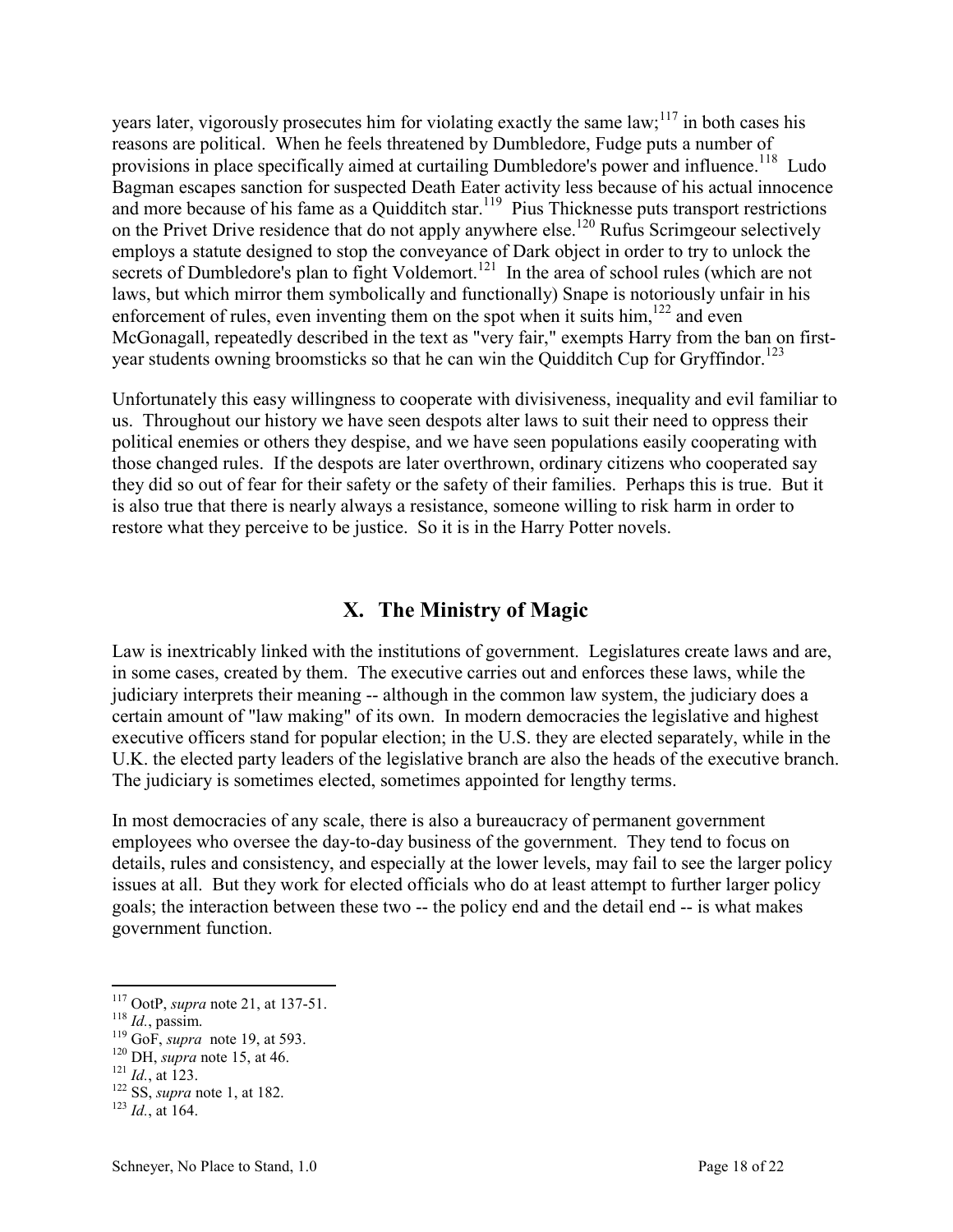Benjamin H. Barton has suggested that in Rowling's world, there is no government other than bureaucracy.<sup>124</sup> Certainly there are no elections, but everyone seems to be a detail-oriented, rather than a policy-oriented, employee. Consider the different branches of the Ministry of Magic:

- Department of Magical Games and Sports:
	- o British and Irish Quidditch League Headquarters
	- o Official Gobstones Club
	- o Ludicrous Patents Office
- Department of Magical Transport:
	- o Floo Network Authority
	- o Broom Regulatory Control
	- o Portkey Office
	- o Apparition Test Center
- Department of International Magical Cooperation:
	- o International Magical Trading Standards Body
	- o International Magical Office of Law
	- o International Confederation of Wizards, British Seats
- Department for the Regulation and Control of Magical Creatures:
	- o Beast, Being and Spirit Divisions
	- o Goblin Liaison Office
	- o Pest Advisory Bureau
- Department of Magical Accidents and Catastrophes:
	- o Accidental Magic Reversal Squad
	- o Obliviator Headquarters
	- o Muggle-Worthy Excuse Committee
- Department of Magical Law Enforcement:
	- o Improper Use of Magic Office
	- o Auror Headquarters
	- $\circ$  Wizengamot Administration Services<sup>125</sup>
- Minister of Magic and Support Staff<sup>126</sup>

Some of these departments, such as Magical Transport and Magical Law Enforcement, seem familiar. The Department of Magical Cooperation is something like the Foreign Office or the Department of State. But apart from that, one is struck by the level of trivia on this list. There is no department concerned with the welfare of children, public health, sanitation, land use, monetary policy (except for the Goblin Liaison Office), employment, agriculture, industry, domestic commerce. (Come to think of it, there's no taxing authority -- how are these employees *paid?*) There are Apparition tests,<sup>127</sup> Animagi must register,<sup>128</sup> and apparently one

 $\overline{a}$ <sup>124</sup> Benjamin H. Barton, *Harry Potter and the Miserable Ministry of Magic*, in Tex. Wesleyan Symposium, *supra*  note 6, 441-43., at 441.

<sup>125</sup> OotP, *supra* note 21, at 129-30

<sup>126</sup> DH, *supra* note 18, at 245.

<sup>127</sup> HBP, *supra* note 47, at 58.

<sup>128</sup> PoA, *supra* note 7, at 351.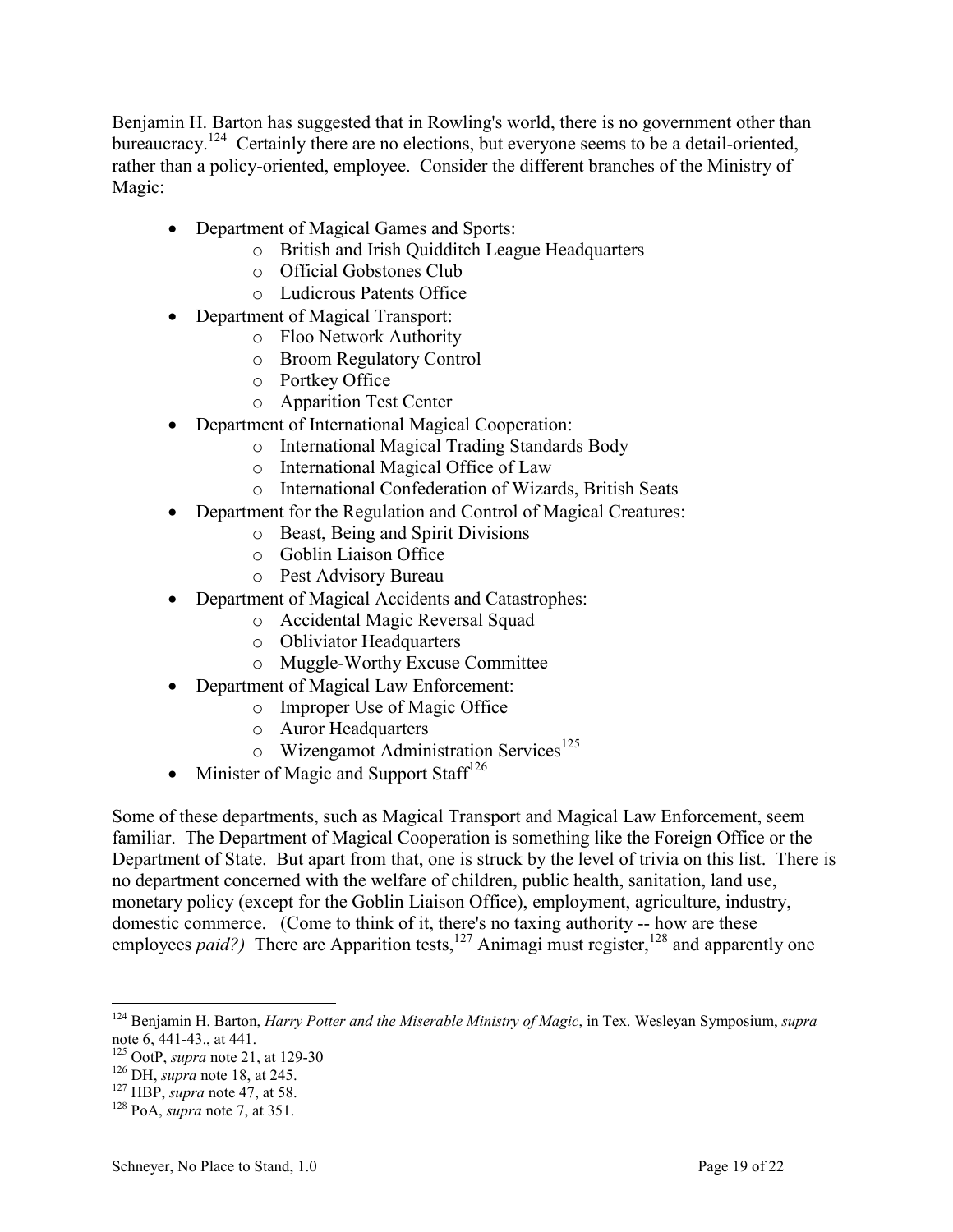needs a license to trade in magical artifacts.<sup>129</sup> Yet there is an entire floor devoted to games and sports, and employees in the Department of Magical Cooperation devote effort to determining the best thickness for imported cauldron bottoms.

The Ministry is organized, in other words, to focus on details and not on the big picture.

The Minister of Magic occupies an absurd and self-contradictory position in the Wizarding legal universe. He is clearly a chief executive, overseeing such offices as Magical Law Enforcement, and International Magical Cooperation and having direct authority over the main penal institution, Azkaban. At the same time he has legislative authority, enacting "decrees," "regulations", "codes" and other statutory laws (indeed, even his junior officers such as Arthur Weasley<sup>130</sup> and Dolores Umbridge<sup>131</sup> apparently have significant law-drafting roles). He appears also to have judicial authority, as he serves as a presiding member of the Wizengamot, Wizarding Britain's high court.<sup>132</sup> Consequently there is no separation of powers, no "checks and balances" on the Minister's authority.

Yet we are left completely in the dark as to how Ministers are selected or removed from office. There is no election process we can see, no committee for selection of the Minister, no political parties to elect a party leader, no "kingmakers," no Praetorian Guard to install a Minister by force. The selection of the Minister, indeed, is always expressed in the passive voice. We know when it is done, but never who does it or how they do it.<sup>133</sup>

We hear that Dumbledore was repeatedly "offered" the post of Minister (by whom?) but turned it down in favor of his duties at Hogwarts.<sup>134</sup> Sirius reports that the ambitious and fanatical Barty Crouch, Sr. actively sought the position of Minister of Magic and "it looked like only a matter of time until Crouch got the top job",  $135$  but was blamed publicly for the failures of his son, so that Cornelius Fudge "got the top job."<sup>136</sup> Fudge, a weak-willed, bigoted, manipulative incompetent, retains the position in the face of numerous failures for fifteen years, "pelt[ing] Dumbledore with owls every morning, askin' fer advice,"<sup>137</sup> until he is finally "sacked", the Wizarding community having "scream[ed] for [his] resignation" following the disclosure of Voldemort's return.<sup>138</sup> Who sacks him, how he is sacked, and how Rufus Scrimgeour is put in his place, is never explained.<sup>139</sup> After Scrimgeour's assassination, Pius Thicknesse, under the control of Voldemort, occupies the office, although, again, the mechanism for this is not explained.<sup>140</sup> Finally, after the

 $\overline{a}$ 

<sup>133</sup> Barton, *supra* note 124, at 441.

- <sup>135</sup> GoF, *supra* note 19, at 527.
- <sup>136</sup> *Id.*, at 530.
- <sup>137</sup> SS, *supra* note 1, at 65.

<sup>129</sup> DH, *supra* note 18, at 222.

<sup>130</sup> CoS, *supra* note 15, at 39.

<sup>131</sup> *Id.*, at 306-308.

<sup>132</sup> OotP, *supra* note 21, at 138.

<sup>134</sup> SS, *supra* note 1, at 64-65; DH, *supra* note 18, at 717-18.

<sup>138</sup> HBP, *supra* note 47, at 15.

<sup>139</sup> *Id.,* at 16.

<sup>140</sup> DH, *supra* note 18, at 208.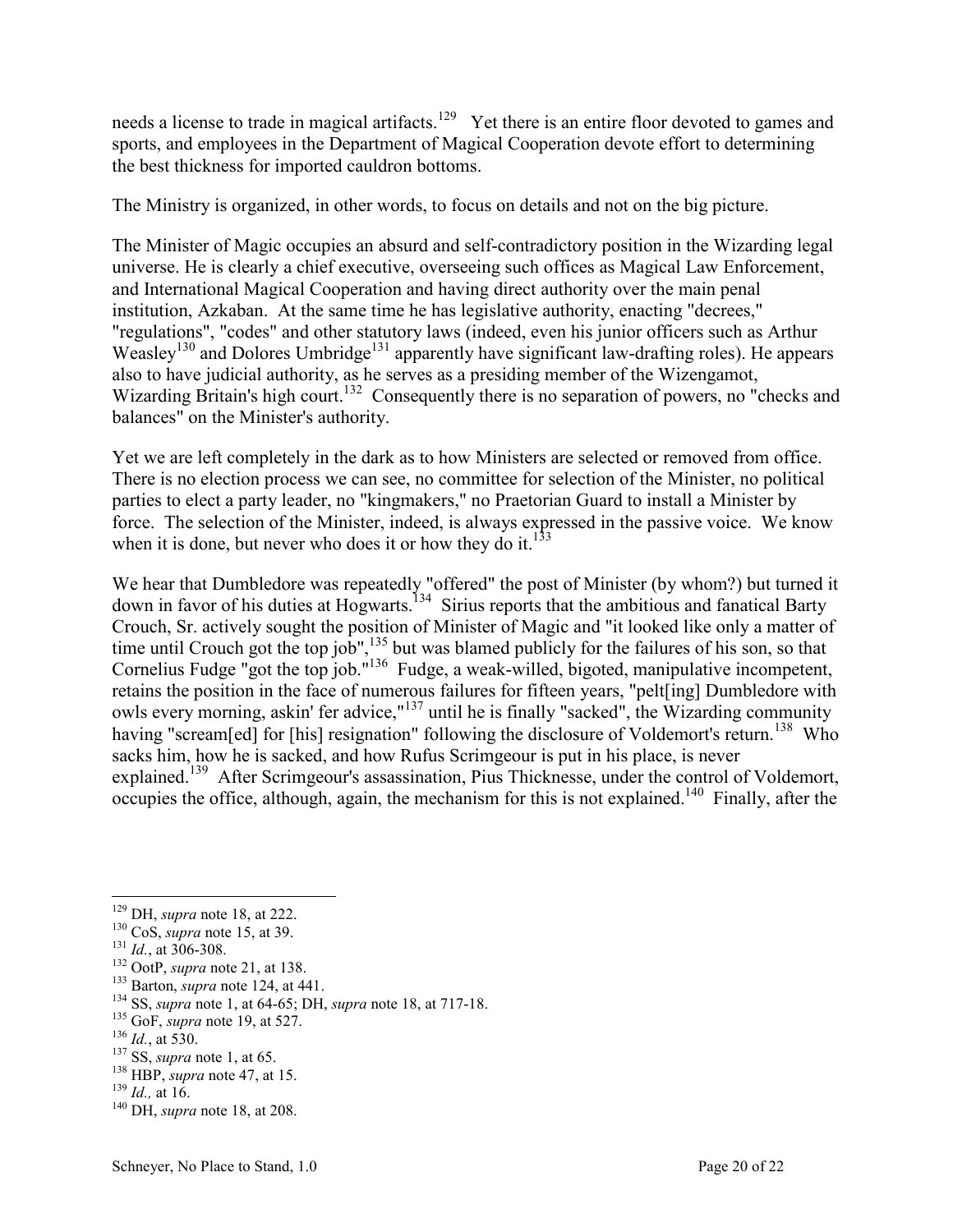<span id="page-21-0"></span>fall of Voldemort, Kingsley Shacklebolt is "named" temporary Minister of Magic before the night is out.<sup>141</sup> He seems to have been fighting at Hogwarts the whole time; who "named" him?

How can someone with so much authority, authority that apparently is impossible to gainsay in any executive or legislative matter and difficult to gainsay even in the judiciary, how can such a person have no control over retaining his own job? How is it that the mechanism for appointing someone so powerful is not understood? Clearly the method of selection does not matter to Rowling; once the Minister is in place, he begins to act in his own political interests.

The Ministry of Magic is an ineffectual government even though it has no checks on its power. It is obsessed with trivia even though there are urgent matters at hand. Its leader has nearunilateral authority but no control over his own job. There is power, but no effectiveness. Is this what Rowling believes government, at root to be? Or is she giving us a different message, that for the lessons she is trying to convey an effective government is irrelevant?

### **XI. But What Does It All Mean?**

The point, it seems to me, is the arbitrariness of human rule-making. If rules and procedures are made by humans, they are subject to the same irrationalities and prejudices to which humans themselves are prone, and they solve nothing. We cannot place our faith in rules, institutions or procedures, because all of these things are made and applied by human beings with human failings. Any rule or institution, no matter how well conceived, is subject to our own weaknesses and love of power and domination. No civilized regime can survive the apathy of its citizens.

Part of Rowling's message is exactly this. Our institutions of law, government and justice survive only so long as we say they do. We exist in society of laws, rather than of powerful men, only because we choose to do so from day to day. The instant that we lose our determination to do this, all façade of due process, equality, fairness and justice vanish. Laws are mere words, like the words of a spell. Unless there is someone who puts his or her magic behind the spell, it has no effect.

But in a greater sense, in Rowling's world the formal rules of law and government are almost irrelevant. She would have us consider the purity and wholeness of the human soul. Again and again she tells us that killing is destructive to the killer -- more ultimately destructive, indeed, than to the victim. Voldemort's repeated murders to ensure his own immortality render him fragmented and spiritually maimed. Harry intervenes to save Pettigrew from the other Marauders, not for Pettigrew's sake, but to protect Lupin and Sirius from the spiritual violence *they* would experience through committing such an act. The acts that ultimately matter throughout the series are acts of self-sacrifice. Harry repeatedly disregards rules and laws in the interests of what he believes to be right -- indeed, his teachers comment on this. But Harry, not Hermione, is the hero of the story.

 $\overline{a}$ <sup>141</sup> *Id.,* at 745.